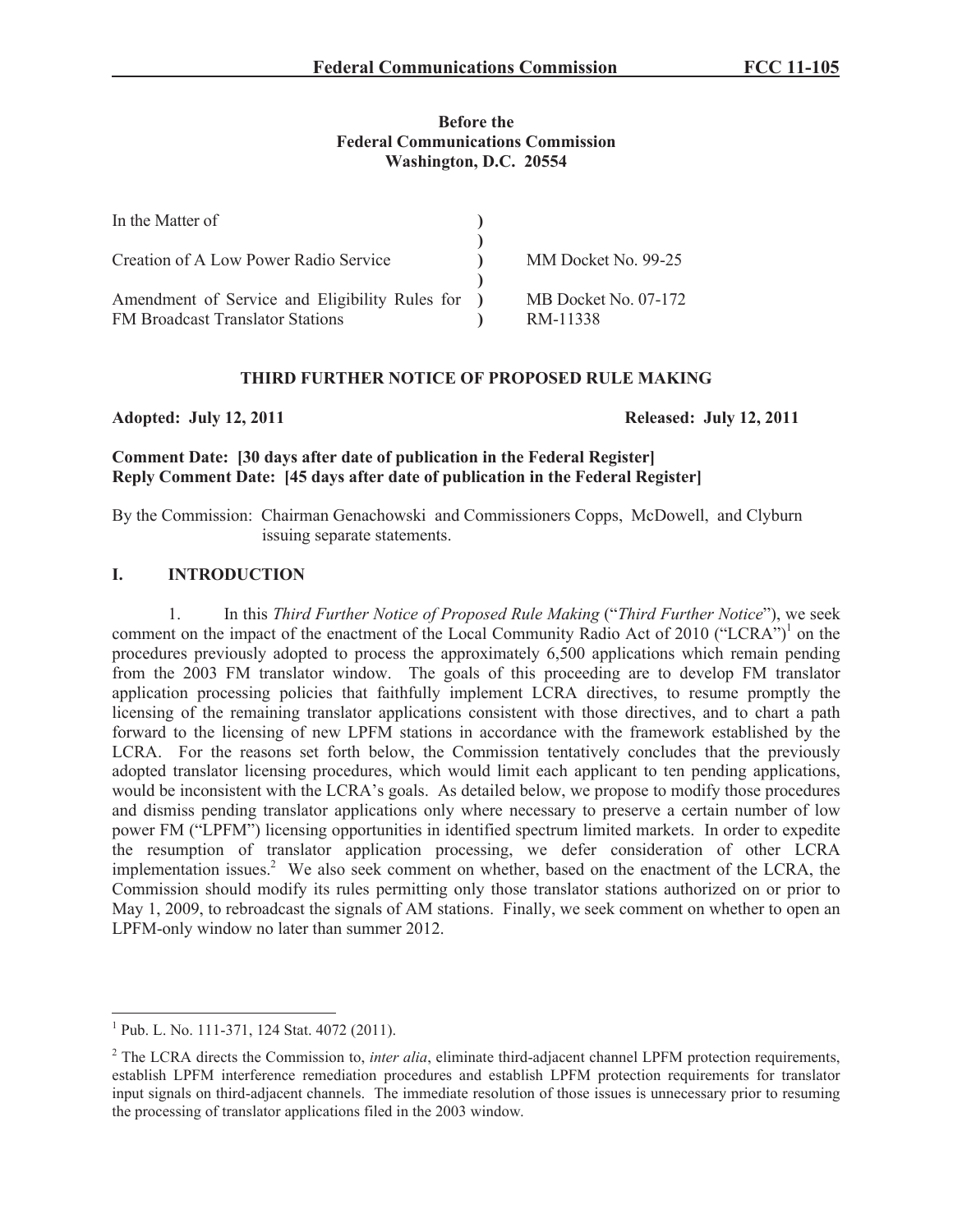### **II. BACKGROUND**

2. Under the Commission's rules, LPFM and FM translator applications may be filed only during "windows" announced by the Commission.<sup>3</sup> Translator applications have priority over later-filed  $LPFM$  applications.<sup>4</sup> The last  $LPFM$  filing window was in 2001. The translator applications at issue here have been pending since 2003, when they were filed in response to an FM non-reserved band translatoronly window, Auction No. 83. This window generated over 13,000 applications.<sup>5</sup> In 2005, the Commission froze processing of the applications due to concerns that they would limit LPFM licensing opportunities.<sup>6</sup> In doing so, the Commission noted the need to address a basic question set forth in a 2004 Notice of Inquiry in the broadcast localism proceeding: "Recognizing that both LPFM stations and translators provide valuable service, what licensing rule changes should the Commission adopt to resolve competing demands by stations in these two services for the same limited spectrum?"<sup>7</sup>

3. On December 11, 2007, the Commission released a *Third Report and Order and Second Further Notice of Proposed Rulemaking* ("*Third Report and Order*" or "*Second Further Notice*") <sup>8</sup> in MM Docket No. 99-25. The Commission considered whether Auction No. 83 filing activity had adversely impacted its goal to provide to both LPFM and translator applicants reasonable access to limited FM spectrum in a manner which promotes the "fair, efficient, and equitable distribution of radio service," and concluded that processing all of the then-pending 7,000 translator applications would frustrate the development of the LPFM service. To address this concern, the *Third Report and Order* established a going-forward limit of ten pending short-form FM translator applications per applicant from Auction No. 83, and directed the Media Bureau ("Bureau") to resume processing the applications of those applicants in compliance with this numerical cap.<sup>10</sup> The Commission found that this limit would not have an adverse impact on more than 80 percent of those applicants and would appropriately balance the equitable interests of the remaining  $20$  percent against important LPFM licensing goals and policies.<sup>11</sup>

4. The Commission cited several factors in support of the adoption of these measures including: (1) the sheer volume of Auction No. 83 filings, when compared to historic translator and LPFM licensing levels; (2) evidence of precluded or diminished LPFM filing opportunities in many communities; (3) licensing asymmetries between these two services that make it unlikely that LPFM

6 *Id.*

7 *Id*., citing *Broadcast Localism*, Notice of Inquiry, 19 FCC Rcd 12425, 12442 (2004).

<sup>8</sup> See Creation of a Low Power Radio Service, Third Report and Order and Second Further Notice of Proposed Rulemaking, 22 FCC Rcd 21912 (2007).

9 47 U.S.C. § 307(b). *See Third Report and Order*, 22 FCC Rcd at 21932-35.

<sup>10</sup> *See Media Bureau Invites Applicants to Select FM Translator Applications for Voluntary Dismissal to Comply*  with Processing Cap, Public Notice, 23 FCC Rcd 3707 (MB 2008). The Media Bureau subsequently suspended the dismissal process to provide the Commission an opportunity to consider petitions for reconsideration of the tenapplication cap. *See Media Bureau Suspends Dismissal of FM Translator Applications Related to Processing Cap*, Public Notice, 23 FCC Rcd 5629 (MB 2008).

<sup>&</sup>lt;sup>3</sup> See 47 CFR §§ 73.870, 74.1233. Any application filed in such a window must not conflict with any existing authorization or any application that is pending when the window opens.

<sup>4</sup> *See id.* at § 73.807(d).

<sup>5</sup> *Creation of a Low Power Radio Service*, 20 FCC Rcd 6763, 6778 ¶ 33 (2005).

<sup>&</sup>lt;sup>11</sup> We have since revisited the data which formed the basis of these percentages and have determined that the number of applicants not affected/affected by the 10-application cap is actually closer to 88 percent and 12 percent, respectively.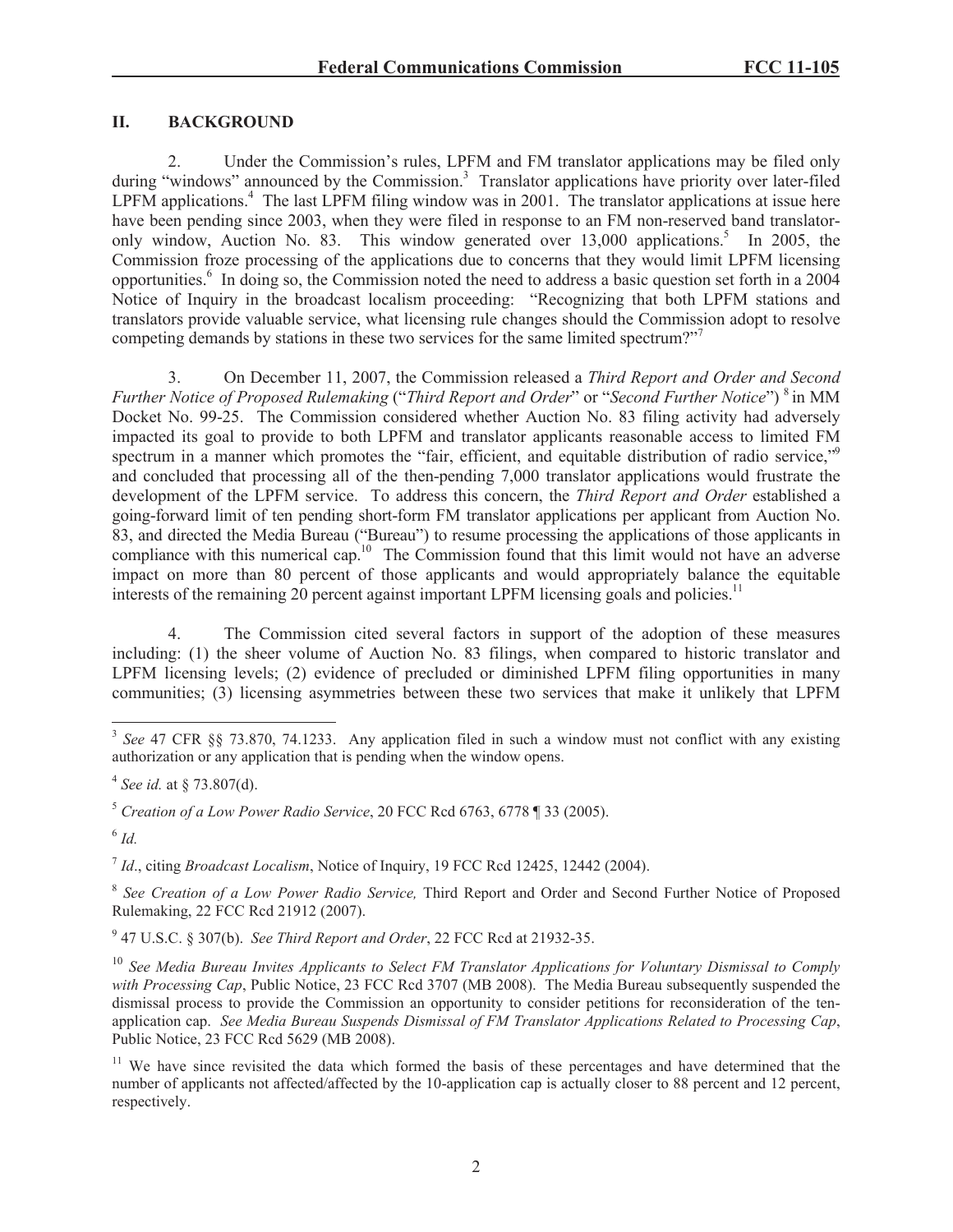filings will materially affect future translator licensing opportunities, whereas translator filings could materially impact the far more limited opportunities for LPFM licenses;<sup>12</sup> and (4) the fact that the next LPFM window may provide the last meaningful opportunity to expand the LPFM service in spectrumcongested areas.<sup>13</sup> The Commission also noted that the two most active filers, commonly-owned Radio Assist Ministries and Edgewater Broadcasting, Inc. (collectively, "RAM"), filed 4,219 proposals, constituting almost one-third of all Auction No. 83 filings, and have since sought to assign more than 50 percent of the 1,046 construction permits they were awarded through the window. The Commission voiced concern that such heavily skewed filing activity compromised the integrity of our FM translator licensing procedures.<sup>14</sup> In the companion *Second Further Notice*, the Commission also invited comment "on the 'co-equal status' between LPFM stations and FM translator stations" and whether altering the relative priorities of the two services would advance its localism, diversity and competition goals.<sup>15</sup>

5. On January 4, 2011, President Obama signed the LCRA into law. Among other things, the LCRA expands LPFM licensing opportunities by repealing the requirement that LPFM stations operate a minimum distance from nearby stations operating on "third-adjacent" channels.<sup>16</sup> Section 5 of the LCRA sets forth criteria that the Commission must take into account when licensing FM translator, FM booster and LPFM stations:

> SEC. 5. ENSURING AVAILABILITY OF SPECTRUM FOR LOW-POWER FM STATIONS

> The Federal Communications Commission, when licensing new FM translator stations, FM booster stations, and low-power FM stations, shall ensure that –

<sup>12</sup> *Compare* 47 C.F.R. §§ 74.1204(d) and 73.807. *See also Third Report and Order*, 22 FCC Rcd at 21934 (translator applicants can often protect second and/or third adjacent channel authorizations and pending applications using a flexible contour-based protection methodology while LPFM applicants face substantially greater difficulty in meeting strict minimum distance separations to authorizations and pending applications).

<sup>13</sup> *Third Report and Order*, 22 FCC Rcd at 21933-34.

<sup>&</sup>lt;sup>14</sup> *See id.* Several parties filed petitions for reconsideration opposing the cap. *See* Petition for Reconsideration of CSN International, filed Feb. 4, 2008; Petition of National Religious Broadcasters for Reconsideration Regarding Order Imposing Cap on Translator Applications, filed Feb. 15, 2008; Petition for Reconsideration of Positive Alternative Radio, Inc., filed Feb. 19, 2008; Petition for Reconsideration of Educational Media Foundation *et al*., filed Feb. 19, 2008. In addition, on July 8, 2010, and September 22, 2010, respectively, Prometheus Radio Project and Educational Media Foundation submitted original and revised Memorandums of Agreement which proposed "a resolution of issues raised as a result of the 2003 translator window and addresses issues raised regarding LPFM/FM Translator priorities." On October 7, 2010, twenty-one commercial broadcasters with pending Auction No. 83 translator applications submitted a different application processing proposal. These submissions remain pending.

<sup>15</sup> *Second Further Notice*, 22 FCC Rcd at 21946.

<sup>&</sup>lt;sup>16</sup> *See* LCRA, Sec. 3(a) ("The Federal Communications Commission shall modify its rules to eliminate thirdadjacent minimum distance separation requirements between—(1) low-power FM stations; and (2) full-service FM stations, FM translator stations, and FM booster stations."). Because broadcast station signals are subject to interference from other signals on the same or nearby frequencies within the same geographic area, the Commission's commercial FM and LPFM rules impose spacing requirements to protect prior filed applications and authorized stations that operate on co-, first-, second-, or third-adjacent channels. *See* 47 C.F.R. §§ 73.207(b) and 83.807.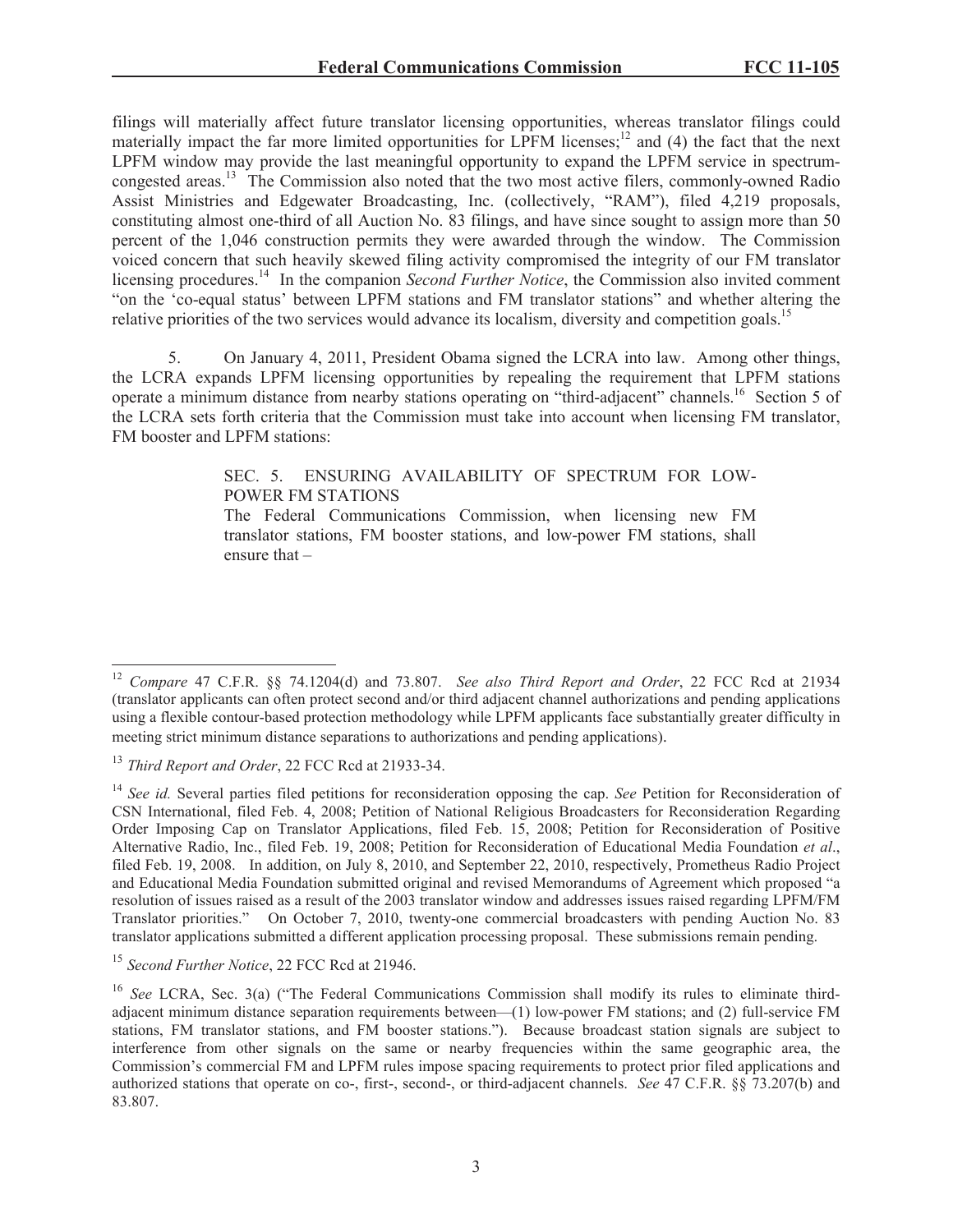- (1) licenses are available to FM translator stations, FM booster stations,<sup>17</sup> and low-power FM stations;
- (2) such decisions are made based on the needs of the local community; and
- (3) FM translator stations, FM booster stations, and low-power FM stations remain equal in status and secondary to existing and modified FM stations.

### **III. DISCUSSION**

6. Section 5 of the LCRA establishes a framework for future FM translator and LPFM licensing activities but does not expressly set forth application processing policies and procedures. We analyze below Section 5 as it applies to the spectrum availability and licensing goals for these services, and propose modified licensing procedures for the pending applications for new FM translators. Our goals are to interpret the Section 5 licensing standards, to determine whether the existing ten-application cap is consistent with those standards, and to revise our translator licensing procedures as necessary to faithfully implement these standards. After addressing these matters in Sections III.A and B, we turn to issues related to trafficking in FM translator authorizations and FM translator rebroadcasting of AM signals in Sections III.C and D.

### **A. Issues Relating to Section 5 of the LCRA**

### **(1) Section 5(1) – Ensuring that licenses are available**

7. In its broadest terms, Section 5(1) is clear: it mandates that the Commission adopt licensing procedures that ensure some minimum number of licensing opportunities for each service throughout the nation. Read together with Section  $5(2)$ , we also interpret Section  $5(1)$  to require the Commission to provide, to the extent possible, licensing opportunities for both services in as many local communities as possible. Prior to the enactment of the LCRA, several commenters raised concerns directly related to this Section 5(1) mandate. They argued that the nationwide cap, which does not operate based on spectrum availability in specific areas, would not ensure future LPFM opportunities in certain larger spectrum-limited markets. These commenters contended that translator applicants would attempt to retain their most valuable applications which propose service to densely populated areas. Due to the very large number of pending applications in these markets, they predict that a cap-based dismissal process would result in the dismissal of some – but not all – applications proposing facilities on channels and at locations otherwise available for LPFM licensing. Thus, they claim, the anticipated dismissals would not, in fact, "free up" spectrum for new LPFM stations at or near the locations specified in the

<sup>&</sup>lt;sup>17</sup> An FM booster station is limited to same-channel transmissions of its primary station. A booster may be owned only by the primary station licensee and may only provide service within the protected contour of the primary station. *See* 47 C.F.R. §§ 74.1201(f) and 74.1231(i). In these circumstances, the required protection of the primary station provides significant and continuing protection to a licensed or *future* booster station. That is, "competing" uses for the spectrum, *e.g.*, by an LPFM station, are not possible. Moreover, a licensee may file a new booster station application at any time, *i.e.*, outside windows established for the filing of translator applications. Thus, unlike the LPFM and translator services, whose competing demands for spectrum we must consider under the Section 5 directives, FM booster station licensing has no impact on the licensing of LPFM and FM translator stations. Accordingly, we do not address FM booster station licensing in this proceeding.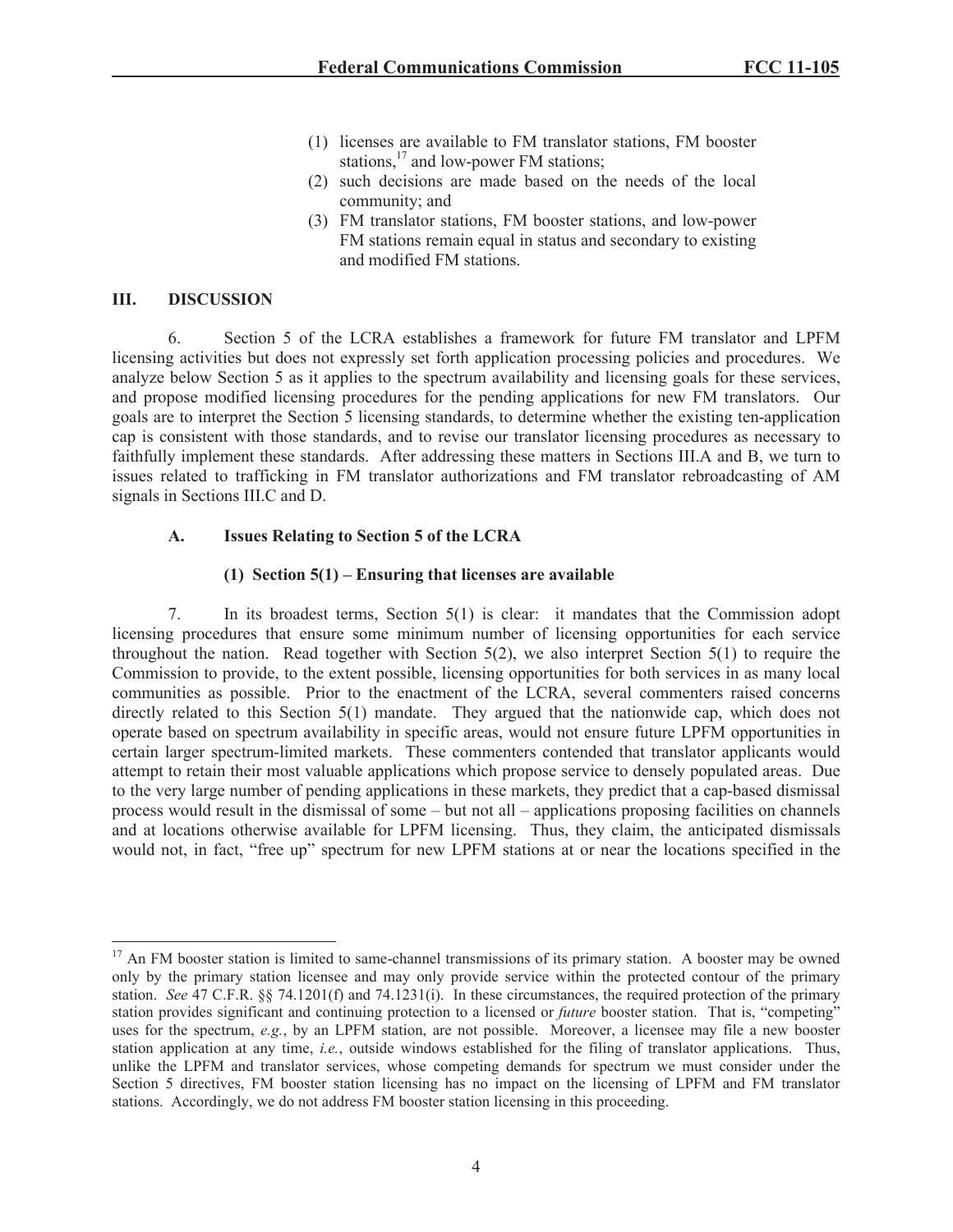dismissed translator applications because "blocking" translator applications would remain.<sup>18</sup> The Media Bureau has carefully reviewed the Common Frequency study. It has found that the methodology is reasonable. Using similar assumptions, the Bureau has undertaken limited analyses of a number of other large markets. It also found that "blocking" translator applications would likely remain following the completion of the cap dismissal process due to the very high number of pending applications and/or discrete applicants in these markets. These findings raise significant concerns about whether the tenapplication cap would be a certain and effective processing policy for preserving LPFM licensing opportunities in many larger markets. We seek comment on this issue.

8. Following the enactment of the LCRA, the Bureau undertook a nationwide LPFM spectrum availability analysis.<sup>19</sup> The Bureau studied all top 150 radio markets, as defined by Arbitron, and smaller markets where more than four translator applications are pending.<sup>20</sup> The results of that analysis are presented in Appendix A. The total number of identified channels ("LPFM Channels") currently available for LPFM use is listed in the "Channel" column.<sup>21</sup>

9. The Bureau analysis establishes that no or limited useful spectrum for future LPFM stations is likely to remain in numerous specific radio markets unless the translator dismissal procedures reliably result in the dismissal of *all* "blocking" translator applications.<sup>22</sup> For example, no channels would be available for LPFM licensing in 13 of the top 30 markets and only one or two channels would be available in six others if "blocking" translator applications remain. Based on the record developed in the proceeding, we tentatively conclude that the ten-application cap is inconsistent with Section 5(1) because

<sup>18</sup> *E.g.,* Common Frequency *Ex Parte* Presentation (filed Nov. 12, 2010) (finding little or no spectrum for LPFM would remain in the New York, Los Angeles, Chicago, San Francisco, Houston, Seattle or Portland markets following the implementation of the ten-application cap).

<sup>&</sup>lt;sup>19</sup> The volume and distribution of pending translator applications establish that abundant licensing opportunities remain for this service in virtually all communities. Accordingly, we believe that a comparable translator spectrum availability analysis is unnecessary. For example, 3274 translator applications remain pending in the top 150 radio markets, as defined by Arbitron. These applications propose service to 143 of these 150 markets (and 99 of the top 100 markets). Although the technical acceptability of these applications has not been determined, those standards are both limited and flexible. A key factor in this regard is the ability of translator applicants to meet second- and third-adjacent channel protection requirements with case-by-case showings. *See* 74 C.F.R. § 74.1204(d); *Living Way Ministries, Inc.,* Memorandum Opinion and Order, 17 FCC Rcd 17054, 17056 (2002), *recon. denied,* 23 FCC Rcd 15070 (2008).

<sup>&</sup>lt;sup>20</sup> In order to assess LPFM spectrum availability, the Bureau centered a thirty-minute latitude by thirty-minute longitude grid over the center-city coordinates of each studied market. Each grid consists of 931 points – 31 points running east/west by 31 points running north/south. Grid points are located at one-minute intervals of latitude and longitude. The Bureau analyzed each of the 100 FM channels (88.1 mHz – 107.9 mHz) at each grid point to determine whether any channels remain available for future LPFM stations at that location. Only channels that fully satisfy co-, first- and second adjacent channel LPFM spacing requirements to all authorizations and applications, including pending translator applications, are treated as available. The area encompassed by the grid is approximately 35 miles (north/south) by 26 miles (east/west). The grid is not intended to approximate radio market boundaries. Rather, the methodology is designed to identify "core" market locations that could serve significant populations. Coordinates located over major bodies of water were excluded. No attempt was made to otherwise ascertain site viability.

<sup>&</sup>lt;sup>21</sup> The Bureau prepared a similar, although less ambitious, LPFM spectrum availability analysis in connection with the initial Notice of Proposed Rulemaking in this docket. The staff studied sixty markets, equally divided into three population tiers. The analysis used 30-minute by 30-minute grids for the two larger population tiers, 20-minute by 20-minute grids for the smallest community tier. *See Notice of Proposed Rulemaking,* 14 FCC Rcd at Appendix D.

<sup>22</sup> *See* Appendix A.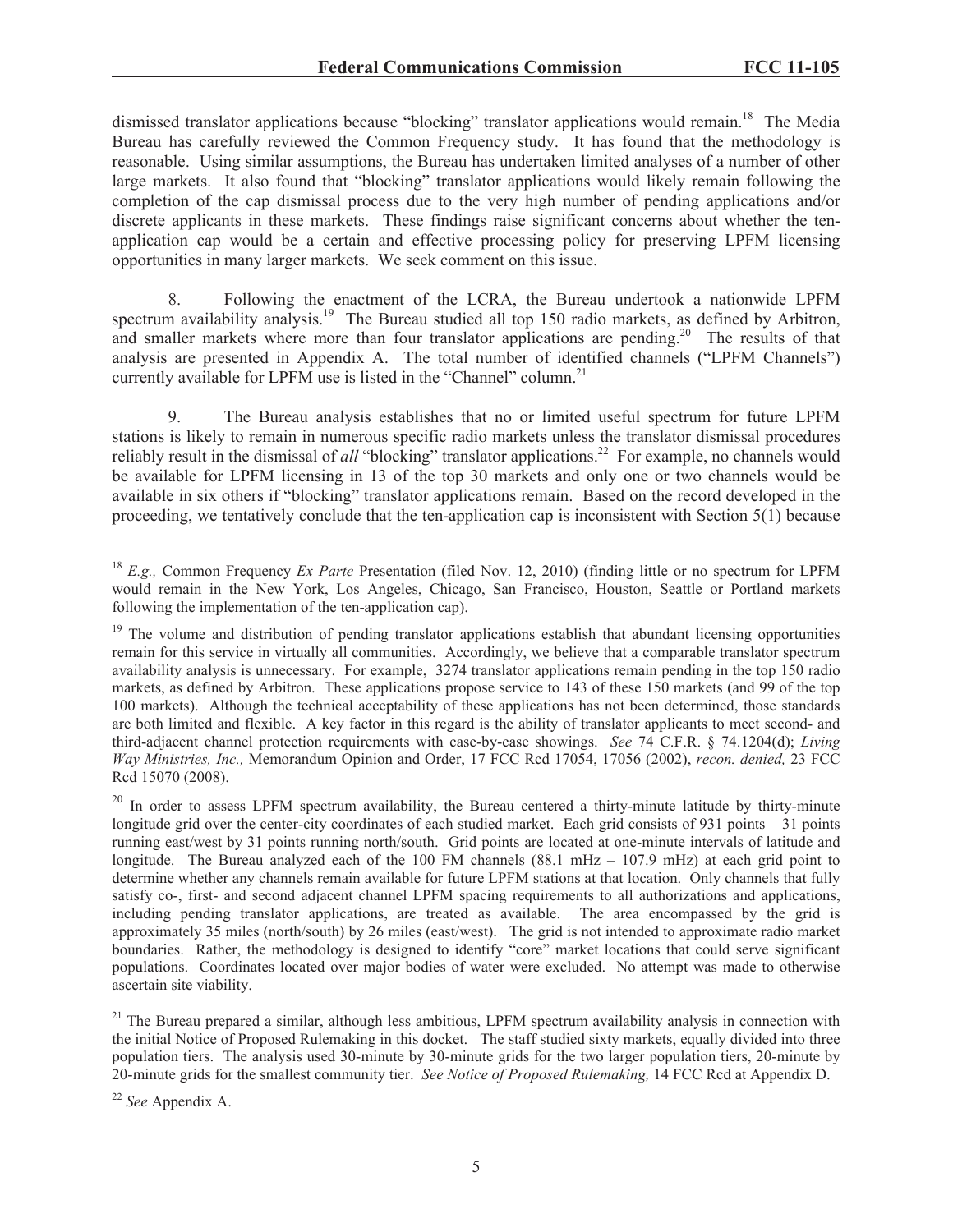it would not "ensure" that licenses will be available in spectrum-congested markets for future LPFM licensing. Moreover, the Bureau has determined, using the same spectrum availability methodology, that LPFM licensing opportunities would be increased in certain spectrum-limited markets if LPFM applicants were not required to protect pending translator applications. For example, in Phoenix, the number of available channels available for LPFM licensing would increase from three to five. In Houston the number of available channels would increase from one to two.<sup>23</sup> The Bureau's analysis also establishes that market size, alone, is a poor proxy for LPFM spectrum availability. For example, there appears to be ample spectrum for new LPFM stations in Sacramento (Market #27) and none in Stamford-Norwalk (Market #147). In particular, the proximity of smaller markets to larger ones in the nation's most populous areas appears to impact spectrum availability significantly.

10. We recognize certain limitations in the data used by the Bureau in its analysis and note, in particular, a number of unknowns. These include site suitability and availability, population levels near studied locations, and demand for LPFM licenses at these locations. Future full service station licensing and settlement activity among the remaining translator applicants also could impact spectrum availability. Given these limitations, the "Channel" and "Total Stations" availability determinations likely overstate, and in some cases may substantially overstate, the number of potential *bona fide* licenses that will be available to future LPFM applicants in each market. Nevertheless, we believe the results shown in Appendix A provide a useful measure of LPFM spectrum availability. We seek comment on the Bureau study, the validity of its methodology and its relevance in informing our translator dismissal policy. We also seek comment on other measures of LPFM spectrum availability and welcome the submission of alternate spectrum availability assessments, both nationally and in particular markets.

11. Given our tentative conclusion that the ten-application cap processing policy is inconsistent with the statutory mandate to ensure some minimum number of LPFM licensing opportunities in as many local communities as possible, we must now consider how best to process the remaining translator applications in a manner that is consistent with the LCRA. The Commission could apply several different standards to establish compliance with an "available" licenses threshold for each service consistent with Section 5(1). Specifically, we seek comment on whether we should take into account existing translator and LPFM licenses in making a "licenses are available" finding. In this regard, we note that the word "new" appears in the first clause of Section 5 but not in subparagraph 1, suggesting that we should consider the availability of both new and existing stations. Alternatively, Section 5(1) could be interpreted merely as a going-forward standard, limited to ensuring a future balance between *new* translator and *new* LPFM licenses. Under this interpretation, the presence of a licensed translator or LPFM station would not enter into a licensing decision under Section 5(1). We seek comment on these and other possible interpretations of Section 5(1) and their impact on our treatment of the pending translator applications.

12. The issue whether to take existing licenses into account may be particularly significant in light of the present disparity between the two services. Currently, 1921 translators are licensed at locations within the top 200 Arbitron-rated markets. In contrast, 290 LPFM stations operate in the top 200 markets. The Commission has licensed approximately 2,700 translator stations from the 2003 window and approximately 860 LPFM stations from the 2000-01 windows. Thus, taking into account existing translators and LPFM stations, or even just those licensed for the first time during the past decade, would militate in favor of the dismissal of translator applications, at least in markets where there is little or no remaining spectrum for future LPFM stations or where substantially fewer licensing opportunities remain. Does an interpretation that could have that effect conflict with the Section 5(3)

<sup>&</sup>lt;sup>23</sup> We note that this analysis could change significantly depending on the extent to which waivers are made available for LPFM proposals that do not meet second-adjacent channel spacing requirements. We are not prejudging that issue here.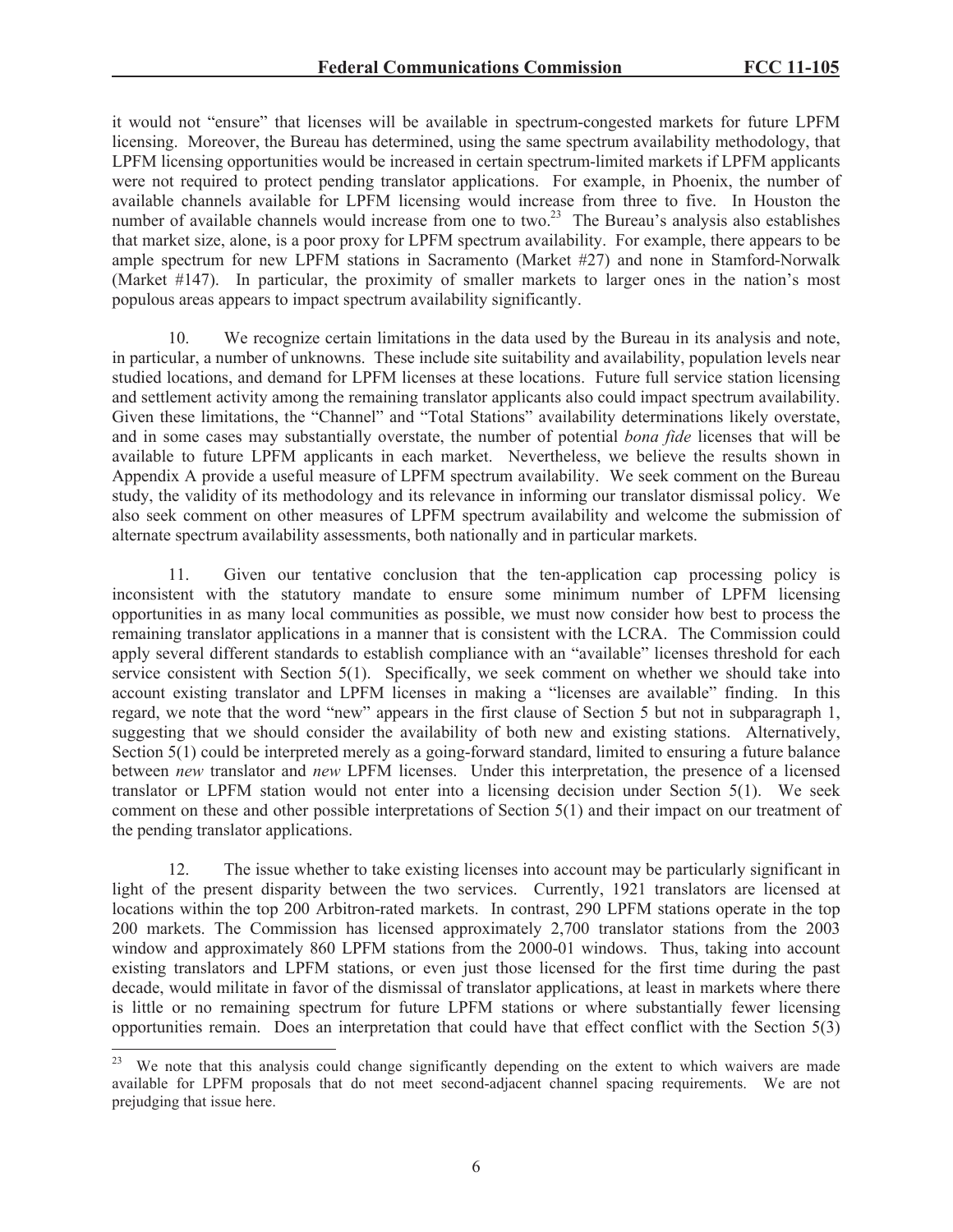requirement that translator and LPFM stations remain "equal in status" $2^{24}$  We seek comment on these issues.

13. Finally, it appears that it will be significantly easier to ensure that licenses will be available for future translator stations than for LPFM stations. As previously noted,  $2^5$  licensing asymmetries between the translator and LPFM services make it unlikely that LPFM licensing will preclude translator licensing opportunities, even in spectrum-limited markets. The translator protection rule, Section  $74.1204$ ,  $26$  which is substantially more flexible than the minimum spacing requirements governing the LPFM service, facilitates the filing of technically acceptable applications in a window. It also facilitates the resolution of technical conflicts among competing applications, thereby permitting numerous grants from individual mutually exclusive groups under the translator auction settlement procedures. We tentatively conclude that these considerations establish that the Commission's primary focus in effectuating Section 5(1) must be to ensure translator licensing procedures do not foreclose or unduly limit future LPFM licensing. We seek comment on this conclusion.

### **(2) Section 5(2) – Assessing the "needs of the local community"**

14. The Section 5(2) directive to base translator and LPFM licensing decisions on the "needs of the local community" could be interpreted to concern solely the needs of communities for additional LPFM service on the theory that translators cannot be expected to provide meaningful local service, at least in larger markets.<sup>27</sup> We seek comment on whether, based on a consideration of Section 5 in its entirety, the obligation to make licensing decisions based on the "needs of the local community" reflects a Congressional finding that both translators and LPFM stations can be expected to serve community needs.<sup>28</sup> We note that the Commission similarly concluded in 2007 that each of these services can provide important programming to their local communities.<sup>29</sup>

15. We also seek comment on whether and how to compare the two services in assessing local community needs. Significant differences exist in translator and LPFM eligibility, licensing and service rules, differences that can dramatically affect the ability of these stations to serve the needs of their communities. Translators may not, except in certain narrow circumstances, originate programming. A translator is not required to place a certain strength signal over its community of license or comply with minimum operating schedule requirements. A translator licensee is not required to broadcast programs that provide significant treatment of community issues or maintain issues/program lists. Licensing rules for new translator stations neither limit eligibility to nor favor local applicants.

<sup>24</sup> *See Letter from The Honorable Greg Walden, Chairman, Subcommittee on Communications and Technology, U.S. House of Representatives and The Honorable Lee Terry, Vice Chairman, subcommittee on Communications and Technology, U.S. House of Representatives, to The Honorable Julius Genachowski, Chairman, Federal Communications Commission* (Mar. 14, 2011) ("*Walden/Terry Ex Parte*").

<sup>25</sup> *See supra*, ¶ 4 and n.12.

<sup>26</sup> 47 C.F.R. § 74.1204.

<sup>27</sup> *See Amendment of the Commission's Rules Concerning FM Translator Stations*, Report and Order, 5 FCC Rcd 7212, 7213 (1990) ("the sole purpose of FM translators is to provide service to areas where direct reception of radio service is unsatisfactory due to distance or intervening terrain obstructions").

<sup>&</sup>lt;sup>28</sup> *See* Section III.D., below, regarding the licensing of translator stations that may retransmit the signals of AM stations on a "fill in" basis.

<sup>29</sup> *Third Report and Order,* 22 FCC Rcd at 21932; *see also* ¶ 2 *supra*.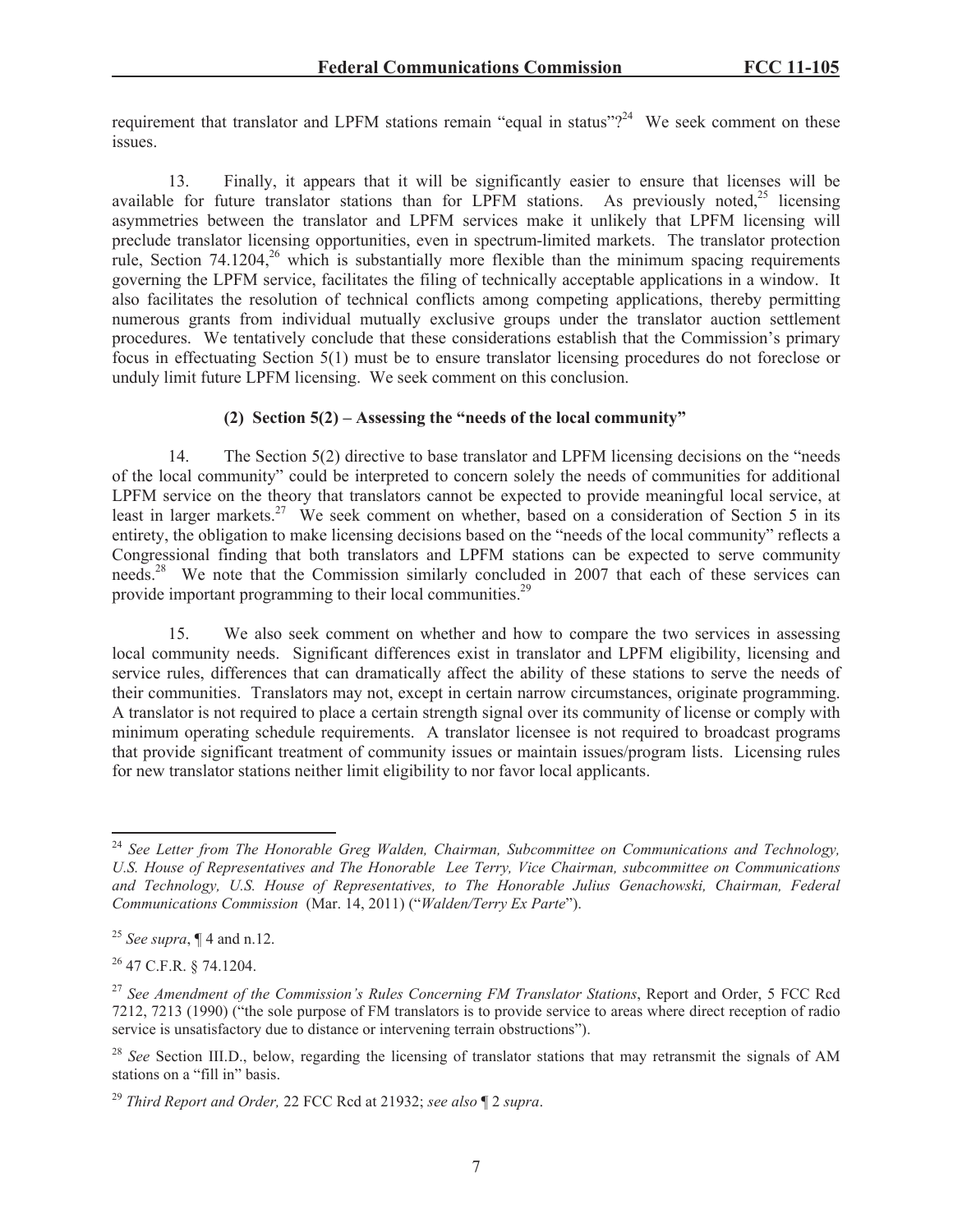16. The Commission has traditionally assessed the comparative "needs of a community" for radio service as part of its obligation to "provide a fair, efficient, and equitable distribution of radio service . . . . ...<sup>330</sup> For example, the Commission established last vear a Tribal Priority to advance Section For example, the Commission established last year a Tribal Priority to advance Section 307(b) goals "by enabling Indian Tribal governments to provide radio service tailored to the *needs and interests of their local communities* . . . .<sup>"31</sup> Under long-standing and well established case law, translators are accorded *no weight* in assessing local service levels in FM allotment proceedings.<sup>32</sup> The Commission, in the analogous context of low-power television and television translator licensing, has stated that the application of Section 307(b) principles would be "inappropriate" because such cases would not "present a meaningful Section 307(b) issue."<sup>33</sup>

17. The main rationales for the exclusion of translators from Section 307(b) assessments are their status as secondary stations and, as a related matter, their potential preemption by full-service stations.<sup>34</sup> LPFM stations also face potential displacement from full service stations. In sharp contrast to the translator service, however, the LPFM service was specifically created to fill a perceived gap in the way that full-power stations meet community needs – "to foster a program service responsive to the needs and interests of small community groups, particularly specialized community needs that have not been well served by commercial broadcast stations."<sup>35</sup> Thus, under the Commission's rules, LPFM stations may originate programming; those that pledge to do so receive a licensing preference. LPFM stations must be locally owned. No party may hold an attributable interest in an LPFM station and another broadcast station. This restriction ensures that each licensed LPFM station *necessarily* expands ownership diversity in its community of license. The LPFM licensing rules promote share-time settlements between or among competing local applicants, further encouraging ownership diversity where spectrum is limited. For these reasons, the Commission has concluded that LPFM eligibility, selection and service rules "*will ensure* that LPFM licensees will meet the needs and interests of their communities."<sup>36</sup>

18. We seek comment on whether the Commission should take cognizance of the differing eligibility, licensing, and service rules for the translator and LPFM services in assessing the "needs of a community" for additional radio service. If so, how heavily should this directive weigh in favor of future LPFM licensing? What specific translator application procedures should the Commission adopt to give effect to Section  $5(2)$ ? We also seek comment on alternate interpretations of Section  $5(2)$  and their impact on licensing procedures for the pending translator applications.

<sup>34</sup> *E.g., id.* at *¶* 62.

<sup>35</sup> First Report and Order, 15 FCC Rcd at 2213.

<sup>30</sup> 47 C.F.R. § 307(b); *e.g., Romar Communications, Inc*., Memorandum Opinion and Order, 19 FCC Rcd 23128 (2004).

<sup>31</sup> *Policies to Promote Rural Radio Service and to Streamline Allotment and Assignment Procedures*, First Report and Order and Further Notice of Proposed Rule Making, 25 FCC Rcd 1583, 1588 (2010) (emphasis added).

<sup>32</sup> *E.g., Banks, Redmond, Sunriver and Corvallis, Oregon,* Report and Order, 13 FCC Rcd 6596 (MMB 1998) (FM translators not considered in determining services available to a community); *Chillicothe, Dublin, Hillsboro, and Marion, OH*, Report and Order, 20 FCC Rcd 6305 (MB 2005) (FM translators not considered local service).

<sup>33</sup> *Inquiry Into the Future of Low Power Television Broadcasting and Television Translators in the National Telecommunications System,* Report and Order, BC Docket No. 78-253, 47 Fed. Reg. 21468 (1982 (¶¶ 62-63).

<sup>&</sup>lt;sup>36</sup> *Id.* at 2270 (emphasis added); *see also* H.R. Rep. 111-160, 111<sup>th</sup> Cong., 1<sup>st</sup> Sess. (2009) at 2 ("Through the creation of LPFM, the [FCC] sought to 'create opportunities for new voices on the airwaves and to allow local groups, including schools, churches, and other community-based organizations to provide programming responsive to local community needs and interests . . .'").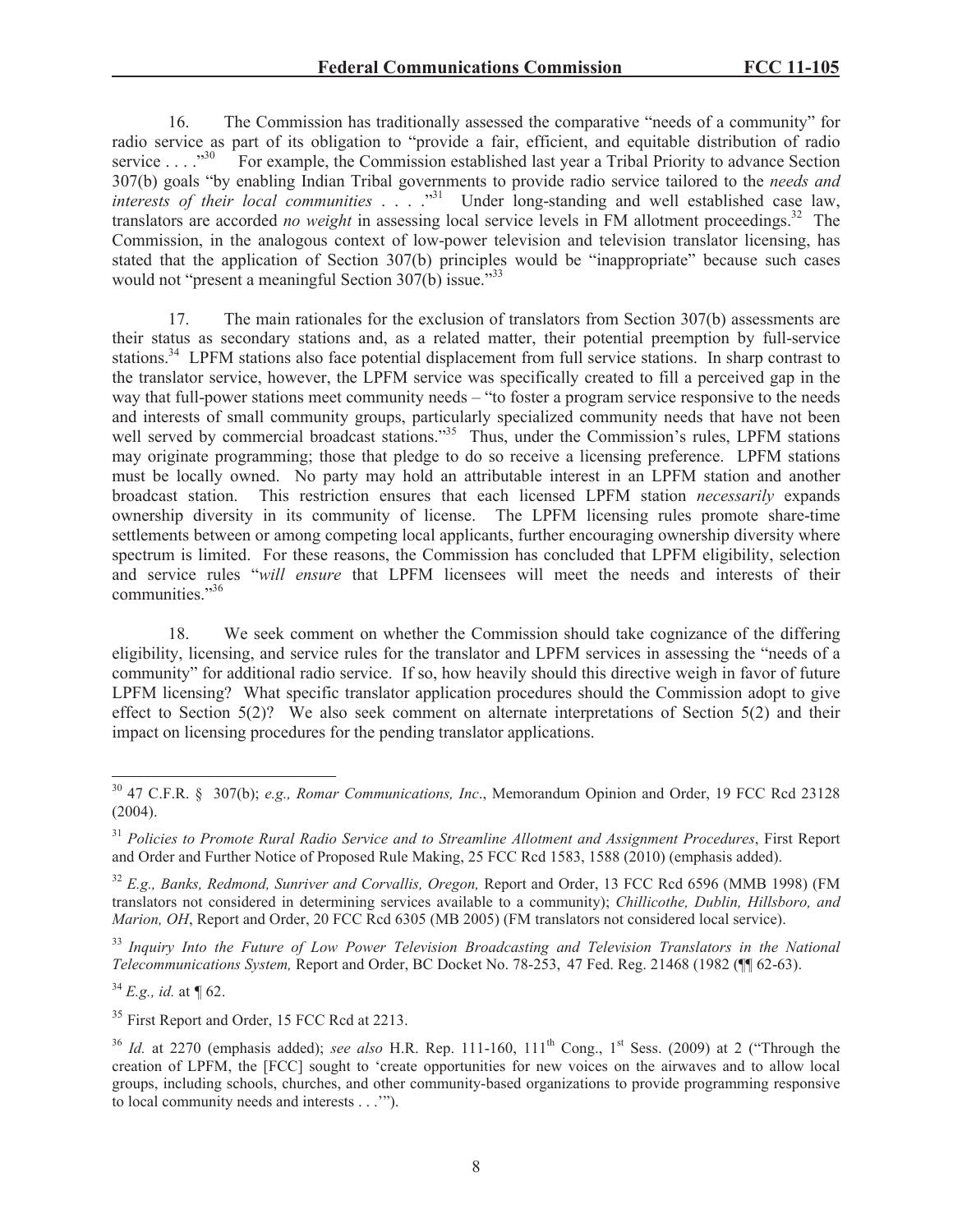## **(3) Section 5(3) – "Equal in status"**

19. Section 5(3) requires that translator and LPFM stations "remain equal in status and secondary to existing and modified full-service FM stations." We invite comment on whether and how this requirement impacts our treatment of the pending FM translator applications. In particular, we invite comment on whether Section 5(3) limits the Commission's authority to waive its cut-off rules in order to give priority to a later-filed LPFM application over a pending FM translator application. Section 5(3) refers specifically to "stations," not to "applications." If Section 5(3) is interpreted to apply only to stations, the Commission would be able to defer action on any pending FM translator applications that it determines must make way for LPFM licensing opportunities and then process those applications later.

20. On the other hand, a number of factors argue in favor of interpreting Section 5(3) to prohibit cut-off rule waivers in this context. Under current Commission rules, stations in these two services are "co-equal" in this licensing context in one principal way. Specifically, under the Commission's so-called "cut-off" rules, a prior filed application in one service "cuts off" a subsequentlyfiled application in the other service.<sup>37</sup> This exact issue, characterized as "LPFM – FM Protection" Priorities" in the *Third Report and Order*,<sup>38</sup> has been a central point of dispute between LPFM and translator proponents since the imposition of the translator processing freeze in 2005. Moreover, the Commission and parties to this proceeding have used substantially identical language to explain their conflicting policy positions. For example, the Commission noted in 2007 that "[t]he *Third Report and Order* does not reach a conclusion on the *'co-equal' status* between *LPFM stations* and *FM translator stations*. Under the Rules for these services, a first-filed LPFM or FM translator application must be protected by all subsequently filed LPFM and FM translator applications.<sup>39</sup> Given that the cut-off rules are a principal characteristic of the two services' co-equal status and that "stations" and "applications" were used interchangeably in the Commission proceeding before the LCRA was adopted, it seems reasonable to assume that Congress intended the same meaning when it used the term "station" in the LCRA. If so interpreted, the Commission would lack authority to adopt a processing policy which includes the dismissal of prior-filed translator applications in conflict with subsequently filed LPFM applications. Alternatively, does Section 5(3) merely require that the Commission not favor either service in developing translator and LPFM new station licensing rules?<sup>40</sup> If this alternative interpretation is adopted, what criteria are relevant in assessing whether such rules maintain a "co-equal" status between the services, especially when the current technical licensing rules, which provide substantially greater opportunities for future translator licensing in many markets, are taken into account? We seek comment on these alternative interpretations of Section 5(3) and their impact on the processing of the pending translator applications.

<sup>&</sup>lt;sup>37</sup> See 47 C.F.R. §§ 73.807(d) (requiring LPFM application to meet minimum distance separation requirements with respect to FM translator authorizations and prior filed applications) and 74.1204(a) and Note to Paragraph (a)(4) (barring the acceptance of an FM translator application if the proposed operation would involve prohibited overlap to authorized LPFM stations or prior filed LPFM applications).

<sup>38</sup> *Third Report and Order*, 22 FCC Rcd at 21946.

<sup>39</sup> *Id.* (emphasis added); *see also id.* at 21929 (*"[S]tations* in these two services operate on a substantially *co-equal* basis, with a facility proposed in an application having "priority" over one specified in any subsequent application) (emphasis added); *id*. at 21931 (broadcasters contend that it is premature to reassess "the *'co-equal' status of LPFM and FM translator stations"*) (emphasis added).

<sup>40</sup> *See Walden/Terry Ex Parte* at 1.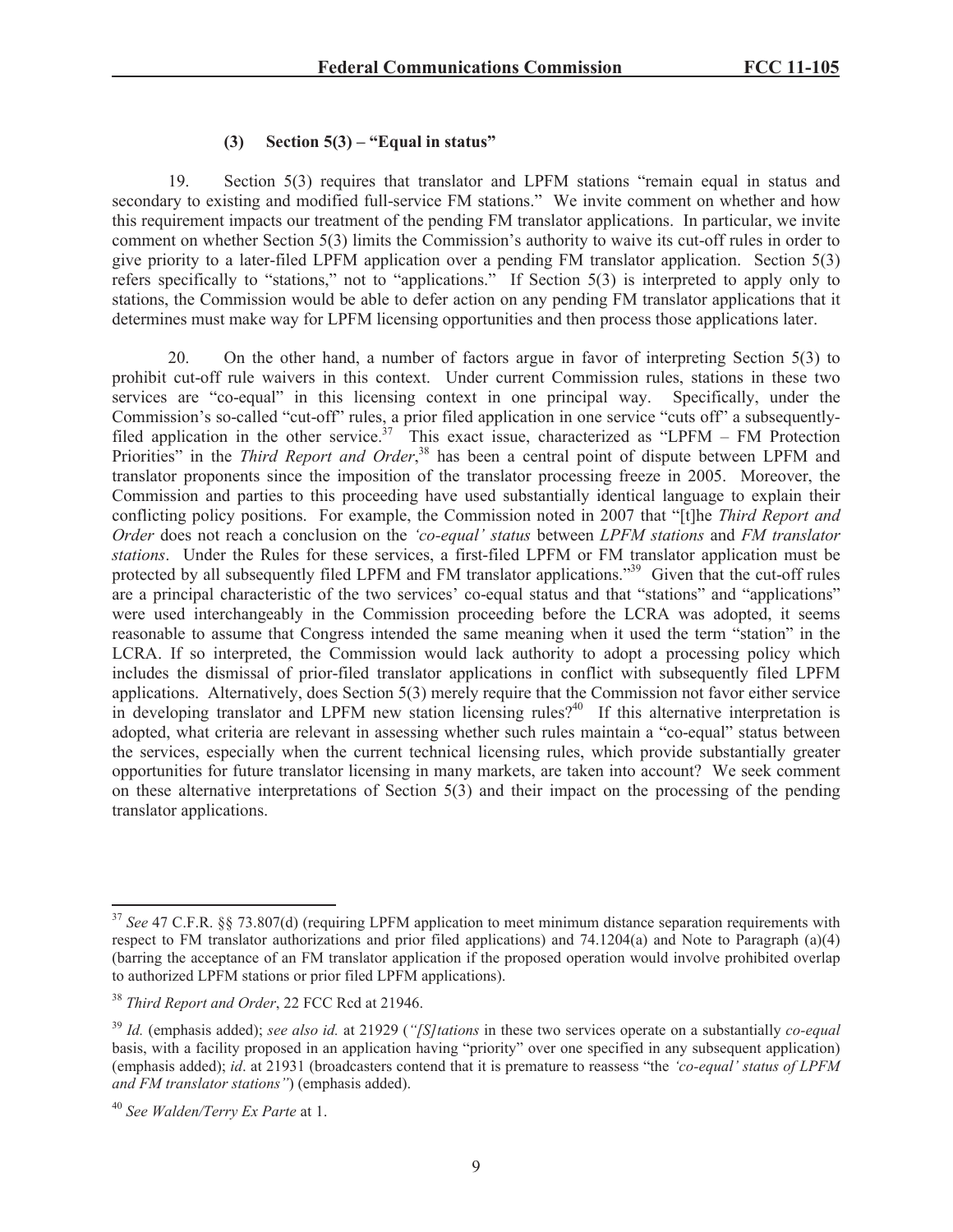# **B. Proposed FM Translator Application Processing Plan**

21. Given our tentative conclusion that the ten-application cap is not a viable means of balancing the competing goals of introducing new FM translator service and preserving LPFM spectrum availability, we must consider alternative options in light of Section 5's requirements and the data in the record, including Appendix A data.

# **(1) Open a Joint FM Translator/LPFM Application Window**

22. Although not raised by any party to this proceeding, one option is to dismiss all pending FM translator applications from the 2003 window and make plans for a joint window for both LPFM and FM translator applications. In theory, such an option could advance the three Section 5 mandates. However, we foresee overwhelming practical and legal difficulties in attempting to implement such a novel licensing process. If the translator and LPFM services were each limited to commercial operations, then Section 309(j) of the Act would appear to require the use of efficient competitive bidding procedures.<sup>41</sup> However, both commercial and NCE translator applications can be filed in a non-reserved FM band filing window. Accordingly, we would need to devise an alternate method for selecting among "mixed" groups of competing NCE and commercial applications.

23. The Commission has developed, not without difficulty,<sup>42</sup> only one methodology to resolve such conflicts. This comparative scheme, which applies to the Auction 83 translator filings, requires the dismissal of NCE applications which remain in conflict with a commercial proposal. This methodology, which would resolve all commercial translator/LPFM conflicts in favor of the translator application, is clearly inconsistent with the cross-service balancing principle inherent in the Section 5 directives. The fact that translator and LPFM stations can provide fundamentally different types of radio service adds additional complexities to the task of crafting a comparative standard. Thus, not only would it be extremely difficult to develop such a selection method that fits within Section 5's framework as to both services, but any method chosen would likely be subject to extensive, time-consuming challenges. Accordingly, we tentatively conclude that we should not pursue this option with respect to the next window or subsequent windows. Instead, we propose to focus on processing the pending FM translator applications in an alternate manner that is consistent with the LCRA. We seek comment on this tentative conclusion.

# **(2) Establish a Priority for Future LPFM Applications**

24. Some parties have urged the Commission not to dismiss any translator applications immediately, and to defer consideration of all translator applications until after the next LPFM window. Only those translator applications in conflict with LPFM filings would ultimately be dismissed under this approach. However, for the reasons stated above, we may implement this approach only if we conclude that Section 5(3) does not bar the Commission from waiving Section 73.807(d).<sup>43</sup> We seek comment on the lawfulness of this licensing procedure. This approach also would necessarily delay further the processing of translator applications, filed in the 2003 window and now frozen for six years, until after the close of the next LPFM window. It is also possible that this approach would increase the disparity

<sup>&</sup>lt;sup>41</sup> 47 U.S.C. § 309(j). We note, however, that an auctions process would likely result in licensing outcomes that have little or no correlation to the Section 5(1) or 5(2) directives.

<sup>42</sup> *See National Public Radio v. FCC*, 254 F.3d 226 (D.C. Cir. 2001) (vacating licensing rules for resolving conflicts between commercial and NCE applications) (subsequent history omitted).

<sup>43</sup> *See* 47 C.F.R. § 73.907(d).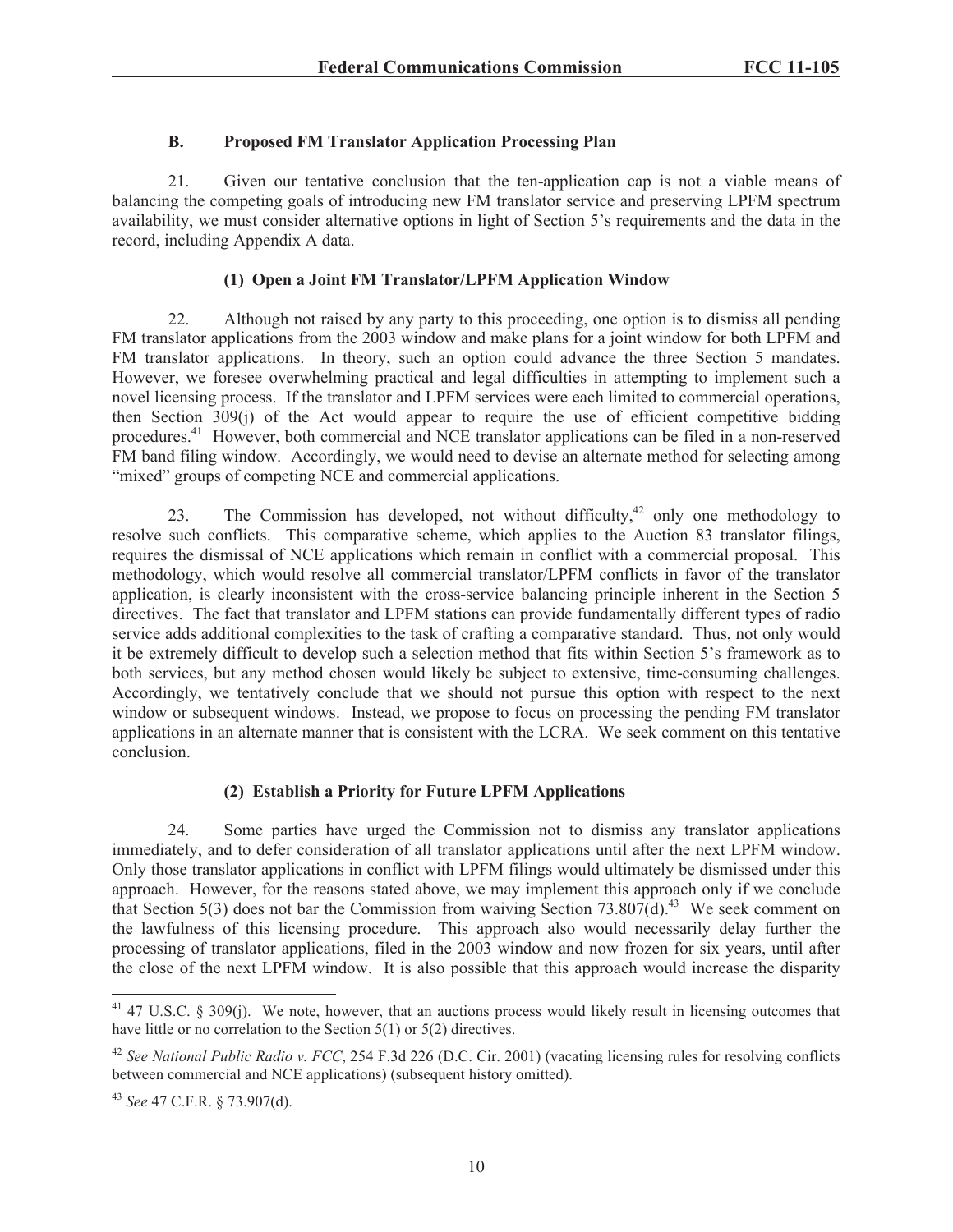between the number of LPFM and translator licenses in larger markets where spectrum exists for both services and where the number of pending translator applications is likely to substantially outnumber LPFM licensing opportunities.<sup>44</sup> We seek comment on whether such a licensing outcome is consistent with Sections  $5(1)$  and (2). We also request that commenters who favor this approach address its impact on the timing of future translator and LPFM licensing.

## **(3) Adopt a Market-Specific Translator Application Dismissal Processing Policy**

25. Given the competing goals and constraints described above, we tentatively conclude that a market-specific, spectrum availability-based translator application dismissal policy would most faithfully implement Section 5. This approach would ensure LPFM licensing opportunities in spectrumlimited markets while also ensuring the immediate licensing of translator stations in communities in which ample spectrum remains for both services, including many major markets. It is axiomatic that community groups and niche audiences are more plentiful in larger, more densely populated markets and, therefore, that there is a need for greater numbers of LPFM stations in such markets. Moreover, we think that it is important that our translator processing policy, to the extent possible, ensure that there is sufficient spectrum to establish a robust, dynamic and permanent LPFM service in larger markets. In this regard, we believe that the NCE FM service, the radio service most similar to the LPFM service, provides one measure of the relative needs of communities for LPFM service and a point of reference for setting LPFM licensing availability goals. Both economics and Commission requirements support the notion that if a radio station exists, it is meeting the needs of its listeners. Establishing an LPFM service floor which would limit the scale of potential LPFM licensing levels to a small fraction of the number of licensed NCE FM stations in a market would appear to be inconsistent with Section 5(2)'s requirement to consider local community needs for LPFM service in licensing new FM translators, especially when the limited ability of LPFM station signals to reach audiences is taken into account.

26. We seek comment on the following "LPFM Channel Floors" which are intended to address these concerns and satisfy these licensing goals. We also seek comment on whether a market-tier approach is a reasonable means for effectuating both Section 5(1) and 5(2) directives. In proposing these channel floors, we are principally guided by the number of top150-market NCE FM full power stations, the service that is most comparable to the LPFM service. In most cases, the number of NCE FM stations exceeds, frequently by a wide margin, the proposed market-specific LPFM channel floors. We note that the number of licensed FM translator stations and pending translator applications are each significantly greater than these proposed floors in most markets. In proposing these floors, we recognize that we have no assurance that these identified channels will result in LPFM station licensing. The identified channels are, to some extent, theoretical markers. The Commission will not know until the LPFM window whether interested applicants exist at the locations where LPFM channels are available. Moreover, these channels are at risk every day from full power FM station modification filings. Finally, we are mindful of the fact that the next LPFM window may provide the last best opportunity to create a vital and sustainable community radio service in major metropolitan areas. Given the very limited licensing opportunities that the Bureau has identified in a number of major markets and the far more restrictive technical rules for LPFM station licensing, we tentatively conclude that these floors are essential to the development of the LPFM service in spectrum-limited markets, as intended by the LCRA. We seek comment on this tentative conclusion.

• Markets  $1 - 20$ : 8 LPFM Channels

<sup>44</sup> *See supra*, n.19.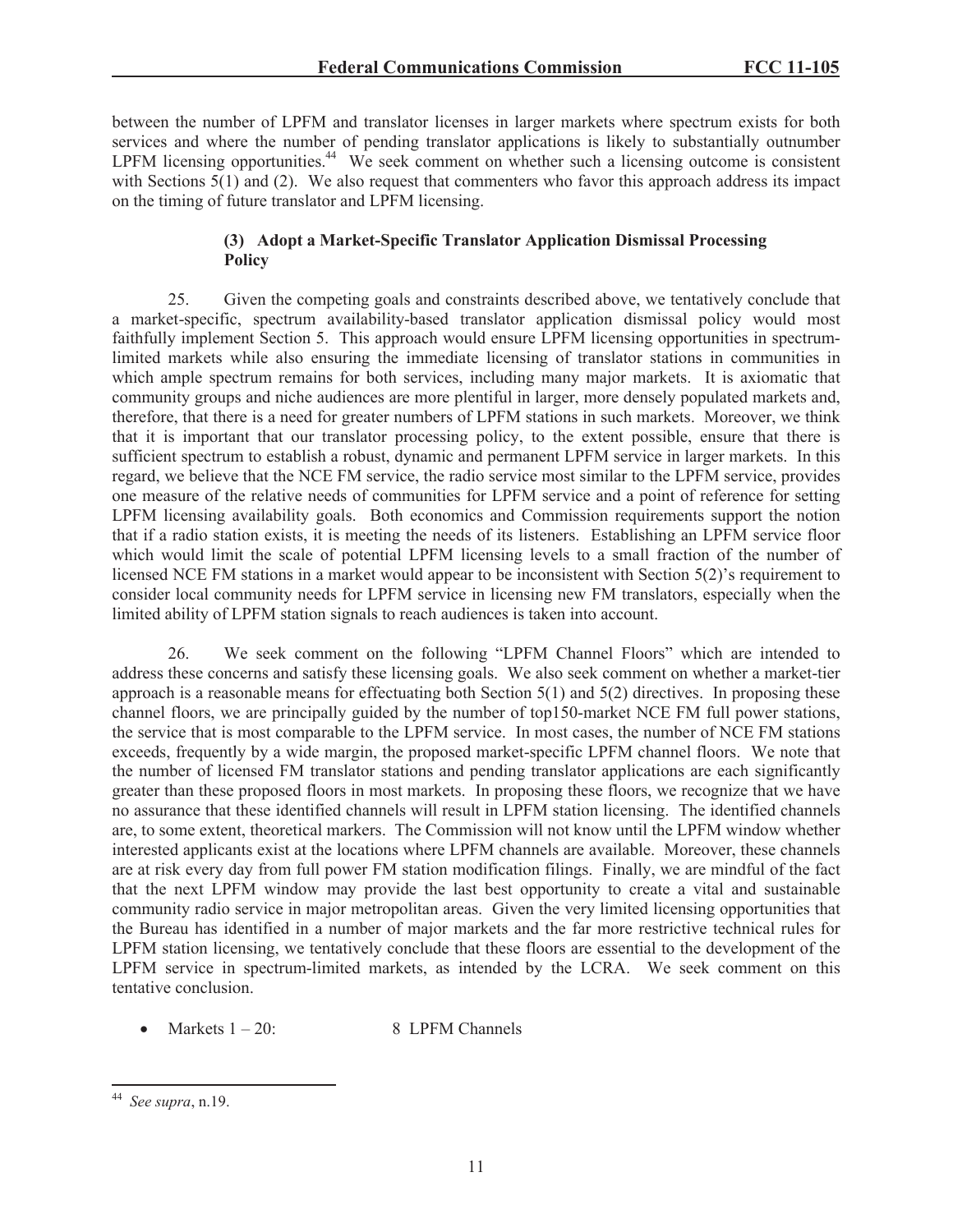- Markets  $21 50$ : 7 LPFM Channels
- Markets  $51 100$ : 6 LPFM Channels
- Markets  $101 150$  and, in addition, smaller markets where more than 4 translator applications are pending: 5 LPFM Channels

27. To ensure that licenses are available in all markets, we propose to dismiss all pending applications for new FM translators in markets in which the number of available LPFM channels, as set forth in the Bureau study, are below these channel floors. In calculating "available" LPFM channels, we have included both the identified vacant channels and those channels currently licensed to LPFM stations which are authorized to operate at locations within the thirty-minute latitude by thirty-minute longitude grid for each studied market. We propose to process all pending applications for new translators in markets in which the number of available LPFM channels meets or exceeds the applicable LPFM channel floor.

28. We also seek comment on whether we should impose restrictions on the translator settlement process in the "process all" markets to ensure that engineering solutions to resolve application conflicts do not reduce the number of channels available for LPFM stations in these markets.<sup>45</sup> Restricting applicants from amending their applications to specify adjacent channels and/or different transmitter locations may be necessary to safeguard the available LPFM channels identified in Appendix A. As set forth therein, the Bureau's channel availability analysis incorporates the proposed channels and locations of pending translator applications. The translator settlement process, however, allows mutually exclusive applicants to settle by amending their applications to propose first-, second- and third-adjacent channels and different transmitter locations. If unchecked, that process could significantly impact spectrum availability for future LPFM stations, precluding LPFM licensing opportunities on channels identified as available in the Bureau's analysis.<sup>46</sup> To ensure our ability to carry out the statutory mandate through the LPFM channel floor proposal or whatever approach we ultimately adopt, we propose to restrict applicants from amending applications to specify adjacent channels and/or different transmitter locations. We seek comment on this processing policy and alternative approaches that would advance Section 5 goals.

29. We tentatively conclude that a three-pronged licensing process would promote Section 5 goals. Under this approach, immediately following the resolution of the matters at issue in this *Third Further Notice* the Commission would resume the processing of those translator applications where there remains sufficient spectrum for LPFM based on the channel floors proposed above, i.e., only at locations at which translator licensing will not undermine the Section 5(1) directive to ensure future LPFM

<sup>45</sup> *See* 47 C.F.R. 73.5002 (c) and (d).

<sup>&</sup>lt;sup>46</sup> For example, a mutually exclusive group of translator applications could consist of four applications, each specifying the same channel at the same location. Absent amendments, one of these applications could be granted without impacting LPFM channel availability. But under the flexible translator technical rules, these four applicants could enter into an agreement under which each application could be granted by proposing one of the four following channels:  $-3^{rd}$  adjacent channel to the original channel,  $-1^{st}$  adjacent channel,  $+1^{st}$  adjacent channel or  $+3^{rd}$  adjacent channel. Proposing different sites could increase the potential for LPFM channel preclusion. Such a settlement could eliminate up to 11 channels in an area for possible LPFM use  $-$  all the channels from the  $-5<sup>th</sup>$  adjacent channel to the  $+5<sup>th</sup>$  adjacent channel. An even greater range of channels could be precluded at a particular location if the settling applicants specified different channels in their original applications.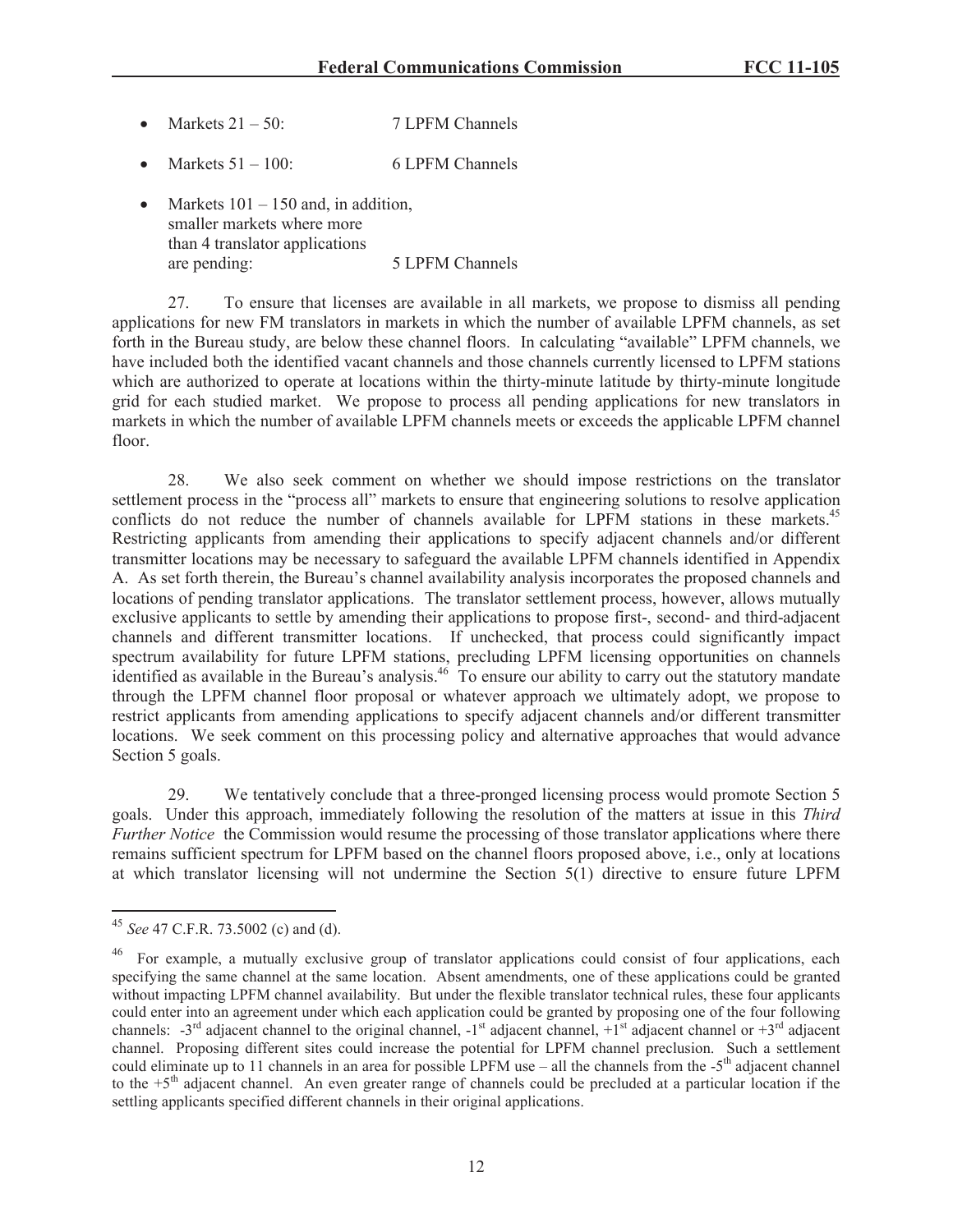licensing opportunities. Following the adoption of rules implementing the other provisions of the LCRA, the Commission would open an LPFM-only window. Thereafter, following the substantial completion of LPFM application processing, the Commission would open a translator-only window.<sup>47</sup> Under this approach, the Commission could immediately resume the processing of the thousands of translator applications which propose service in markets where ample spectrum remains for both services. Thus, it appears that this approach, if adopted, would provide the most expeditious path to expanded translator and LPFM station licensing and would permit the opening of an LPFM window by the summer of 2012. In this regard, we request that any commenter who proposes an alternative licensing approach to explain how such approach would better implement Section 5 and to address the timing, resource and legal issues that any such approach would pose.

30. The foregoing Section 5 analysis, LPFM spectrum availability analysis, and proposed translator application processing plan rely heavily on Arbitron market definitions. In this regard we note that the D.C. Circuit has upheld the Commission's broad authority to define "community" differently in different contexts.<sup>48</sup> We believe that Arbitron market-based assessments as used herein are reasonable for purposes of implementing Section 5 of the LCRA. A more granular approach would appear to be extremely burdensome and unworkable. Given the fact that the demand for LPFM licenses at particular locations and the availability of transmitter sites near such locations are unknowable prior to the opening of a window, a market-based analysis would appear to provide a reasonable "global" assessment of LPFM spectrum availability in particular areas. We seek comment on this issue and alternative definitions to implement the Section 5 directives. In particular, we seek comment on whether defining the Section 5(2) term "local community" in terms of markets is reasonable and whether it is appropriate to use the same definition for LPFM and translator purposes.

31. Finally, we find that certain temporary restrictions on the modification of translator stations authorized out of the Auction No. 83 filings are necessary to preserve LPFM licensing opportunities in identified spectrum-limited markets. We are concerned that translator modifications during the pendency of the rulemaking could undermine the statutory mandate to ensure future LPFM licensing opportunities in these markets. Accordingly, we direct the Bureau to suspend the processing of any translator modification application that proposes a transmitter site for the first time within any market which has fewer LPFM channels available than the proposed channel floor.<sup>49</sup> We propose to dismiss any such application should the Commission adopt the market by market licensing approach proposed in this *Third Further Notice*. We seek comment on this proposal. We also impose an immediate freeze on the filing of translator "move-in" modification applications and direct the Bureau to dismiss any such application filed after the adoption of this *Third Further Notice*. This freeze shall continue until the close

<sup>&</sup>lt;sup>47</sup> A number of issues must be addressed before the next translator window is opened. The 2003 window clearly revealed certain weaknesses in the translator licensing rules. *See* Section III.C., *infra.* In addition, we must separately consider whether certain additional or modified procedures are necessary to promote Section 5 directives on a going-forward basis, e.g., establishing continuing limitations on translator licensing in spectrum-limited markets where there are substantially more translator stations than LPFM stations.

<sup>48</sup> *Winter Park Communications, Inc. v. Federal Communications Commission*, 873 F.2d 347, 352 (D.C. Cir. 1989) ("[N]othing in the Communications Act prevents the FCC from defining the term "community" differently in different contexts, or from adopting an interpretation that strays considerably from political boundaries.") (citation omitted). *See also Policies to Promote Rural Radio Service and to Streamline Allotment and Assignment Procedures*, Second Report and Order, First Order on Reconsideration, and Second Further Notice of Proposed Rule Making, 26 FCC Rcd 2556, 2568 (2011) (FCC 11-28) (¶ 20) (establishing a presumption for Section 307(b) radio licensing purposes that an application specifying a community in or near to an Urbanized Area is intended to serve such area rather than the specified community of license).

 $^{49}$  An application proposing to relocate a transmitter closer to a larger market is commonly referred to as a "move" in" modification application.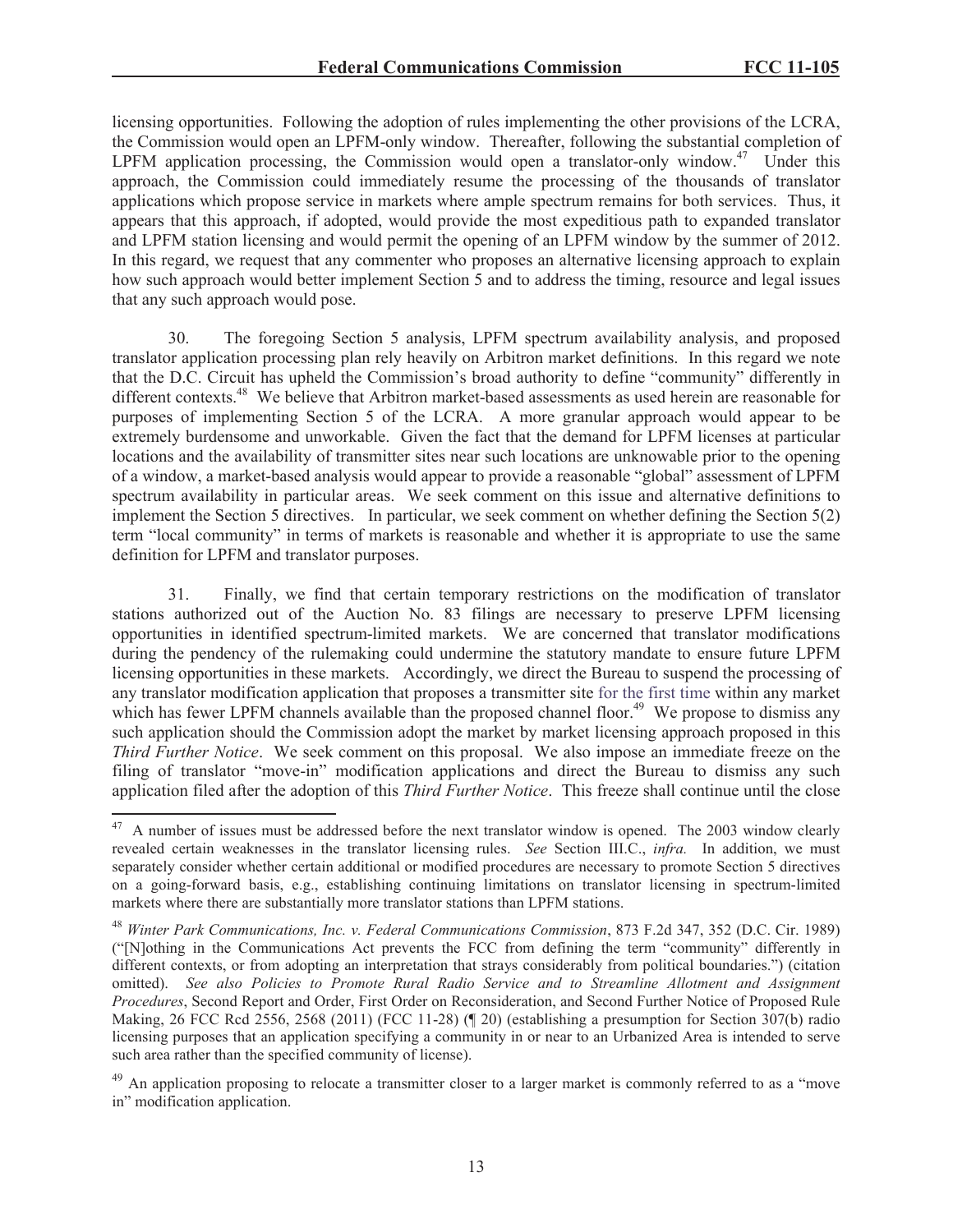of the upcoming LPFM filing window. This processing freeze will not apply to any translator modification application which proposes to move its transmitter site from one location to another within the same spectrum-limited market.

# **C. Prevention of Trafficking in Translator Station Construction Permits and Licenses**

32. Having tentatively concluded that the Commission must process the remaining translator applications differently, we must consider whether a market-specific spectrum-based dismissal policy is sufficient to safeguard the integrity of the translator licensing process. The *Third Report and Order* raised concerns about the integrity of our translator licensing procedures. We focused on the skewed applicant filing behavior in Auction No. 83. Based on our analysis of the then-pending applications, we found that 80 percent of the 861 filers held ten or fewer proposals. In contrast, the top 15 filers held onehalf of the 13,377 applications. We also noted that several applicants had engaged in the active marketing and sale of hundreds of translator construction permits, including efforts by RAM to assign more than one-half of the 1,046 construction permits it had been awarded from the 2003 window filings. The Commission concluded "that our assumption that our competitive bidding procedures would deter speculative filings has proven to be unfounded in the Auction No. 83 context.<sup>550</sup> The ten-application cap was intended, in part, to address these concerns.

33. We tentatively conclude that our proposed translator application processing policy would not be sufficient to deter speculative licensing conduct because we face essentially identical licensing concerns with the remaining translator filings. RAM alone holds 1,563 of the remaining 6,475 applications. Each of the top 20 applicants continues to hold more than 20 applications and, cumulatively, more than one-half of all applications. In contrast, the vast majority of applicants continue to hold only a few applications. For example, 501 of the 646 (78%) remaining applicants hold five or fewer applications. Similar filing imbalances occur in particular markets and regions. One applicant holds 25 of the 27 translator applications proposing locations within 20 kilometers of Houston's center city coordinates and 75 applications in Texas. Two applicants hold 66 of the 74 applications proposing service to the New York City market.

34. A number of factors may create an environment which promotes the acquisition of translator authorizations solely for the purpose of selling them. It is likely that a substantial portion of the remaining grants will be made pursuant to our settlement, that is, non-auction, procedures. Translator construction permits may be sold on a "for profit" basis. Permittees are not required to construct or operate newly authorized facilities. Absent translator licensing rule changes, it appears that limiting the number of permits that any applicant receives from the processing of the remaining applications is the only effective tool to deter speculative activity. We tentatively conclude that nothing in the LCRA limits the Commission's ability to address the potential for licensing abuses by any applicant in Auction No. 83. We seek comment on this issue. We also seek comment on processing policies to deter the potential for speculative abuses among the remaining translator applicants. For example, we seek comment on whether to establish an application cap for the applications that would remain pending in non-spectrum limited markets and unrated markets. Would a cap of 50 or 75 applications in a window force high filers to concentrate on those proposals and markets where they have *bona fide* service aspirations? In addition or alternatively, should applicants be limited to one or a few applications in any particular market? A limitation of this sort could limit substantially the opportunity to warehouse and traffic in translator authorizations while promoting diversity goals. We also seek comment on alternative approaches to protect against abuses in the translator licensing process.

<sup>50</sup> *Id.* at 21934.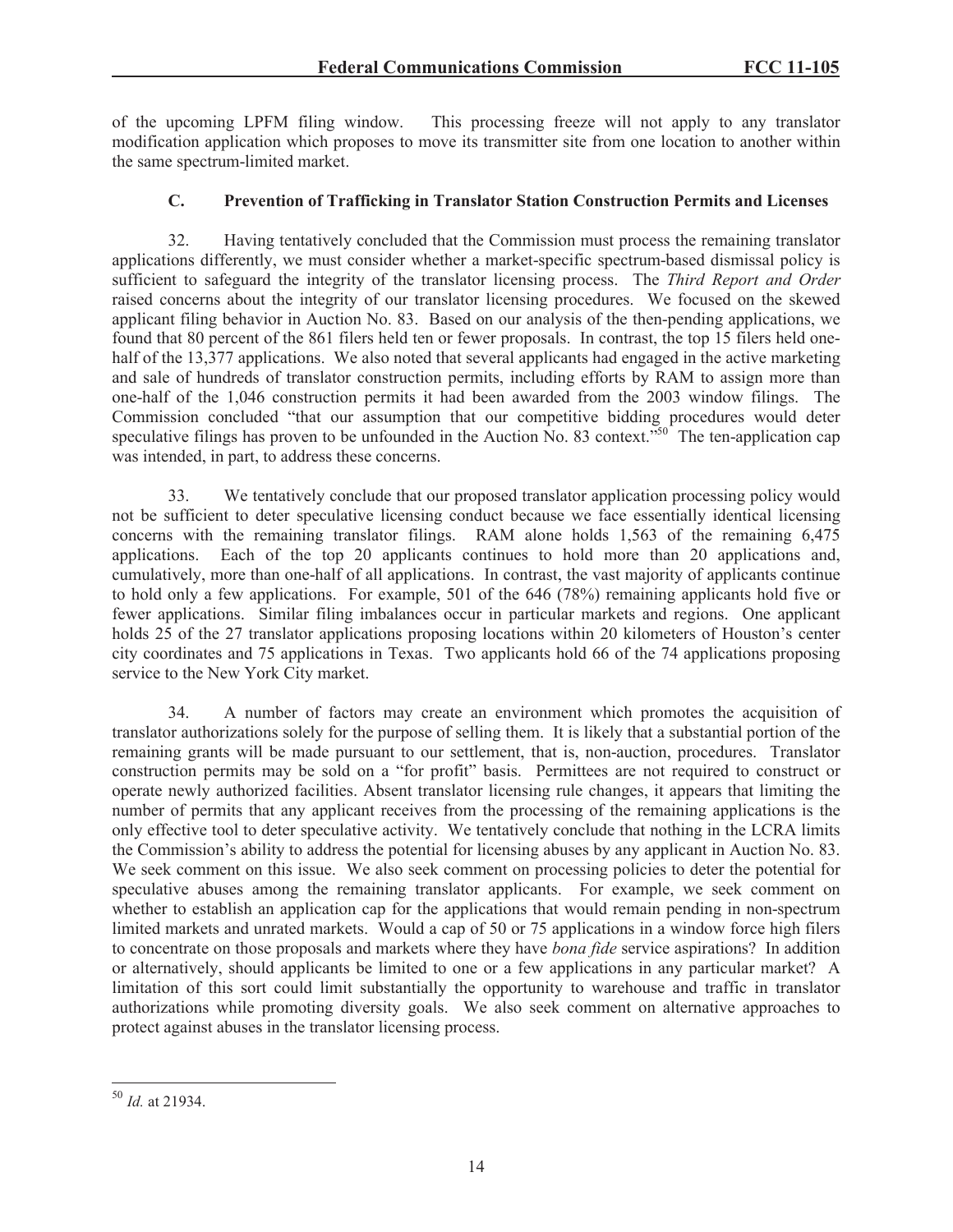### **D. Restrictions on the Use of FM Translators to Rebroadcast the Signals of AM Stations**

35. In 2009, the Commission authorized the use of FM translators with licenses or permits in effect as of May 1, 2009, to rebroadcast the signal of a local AM station.<sup>51</sup> The limitation of cross-service translator usage to already-authorized FM translators was adopted with the intention of preserving opportunities for future LPFM licensing.<sup>52</sup> Two parties filed petitions for partial reconsideration of this aspect of the *2009 Translator Order.* Both petitions argue that the limitation of cross-service translators to already-authorized translators does not serve the public interest and is unfair to both AM stations and FM translator applicants.<sup>53</sup> These petitions remain pending in MB Docket No. 07-172.

36. As a result of the likely significant impact of the LCRA on the processing of the translator applications, we believe it is also appropriate to consider whether to remove this limit on crossservice translators with respect to the pending FM translator applications. Notwithstanding our decision to defer other LCRA implementation issues, we conclude that it is appropriate to address this issue now. The authorization of AM rebroadcasting in 2009, long after the filing of the pending applications, created an enormous new demand for FM translators, leading to numerous application modification waiver requests and other filings. We believe that resolving this issue before processing of the pending translator applications will align FM translator licensing outcomes more closely with demand by enabling applicants to take the rebroadcasting option into account in the translator settlement and licensing processes, thereby advancing the goals of Section 5(2). Elimination of the date limitation at least with respect to the pending translator applications would appear consistent with the other actions which the Commission must take to ensure LPFM licensing opportunities, the same goal that the going-forward AM/FM translator rebroadcasting exclusion was intended to achieve. In addition, the new AM/FM translator service rule has proven to be a very successful deregulatory policy. Approximately 500 AM stations currently use FM translators, providing hundreds of these stations with their first nighttime authority and the opportunity to operate viably at night. Anecdotal reports from many AM licensees repeatedly emphasize their vastly increased ability to cover local community, governmental and school events, and, generally, to better serve the needs of their communities.

37. Accordingly, we request comments on the issue of whether cross-service translators should remain limited to those authorized as of May 1, 2009 or whether the limit should be extended to include those applications which were on file as of May 1, 2009.<sup>54</sup> Specifically, would the proposed changes in the FM translator application processing rules provide sufficient future LPFM application opportunities to support such a revision in the limitation on cross-service translators? Would the proposed changes in the FM translator application processing rules accomplish more effectively the goals

<sup>51</sup> *See Amendment of Service and Eligibility Rules for FM Broadcast Translator Stations*, Report and Order, 24 FCC Rcd 9642 (2009) ("*2009 Translator Order*"). Specifically, no portion of the 60 dBu contour of the FM translator station may extend beyond the smaller of: (a) a 25-mile radius from the AM transmitter site; or (b) the 2 mV/m daytime contour of the AM station. *See* 47 C.F.R. § 74.1201(g).

<sup>52</sup> *See 2009 Translator Order*, 24 FCC Rcd at 9650: "[W]e do believe that creating greater demand for future FM translator authorizations by allowing them to be used by AM as well as FM stations could adversely affect opportunities for new LPFM stations. Accordingly, we will limit the rule change being adopted here to currently authorized FM translators." This restriction is codified at 47 C.F.R. § 74.1232(d).

<sup>&</sup>lt;sup>53</sup> Petition for Reconsideration by Robert A. Lynch, filed July 28, 2009; Petition for Reconsideration by Edward A. Schober, filed July 28, 2009.

 $54$  We seek comment on modifying the cross-service prohibition with regard to only those applications that remain pending from the 2003 translator window. As noted above, the issue of whether to eliminate the date restriction on cross-service translators is before the Commission in petitions for reconsideration of the *2009 Translator Order*.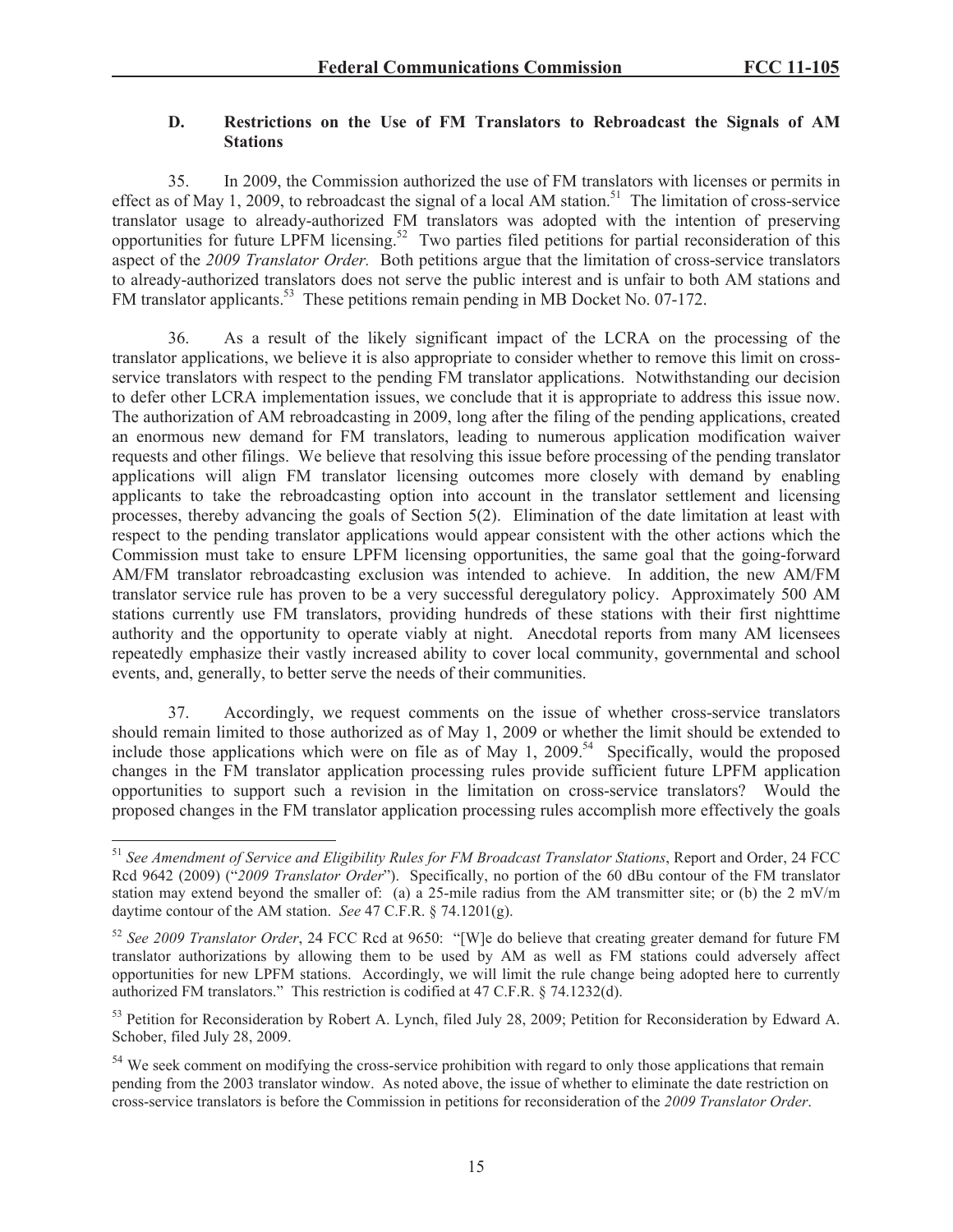that the Commission sought to accomplish with the original application cap and the limitation on crossservice translators? Should the Commission modify this exclusion to enable translator and AM station licensees to better meet the needs of their communities? We seek comment on these issues.

## **IV. ADMINISTRATIVE MATTERS**

## **A. Filing Requirements.**

38. *Ex Parte Rules*. This proceeding will be treated as a "permit-but-disclose" proceeding subject to the "permit-but-disclose" requirements under Section 1.1206(b) of the Commission's rules.<sup>55</sup> *Ex parte* presentations are permissible if disclosed in accordance with Commission rules, except during the Sunshine Agenda period when presentations, *ex parte* or otherwise, are generally prohibited. Persons making oral *ex parte* presentations are reminded that a memorandum summarizing a presentation must contain a summary of the substance of the presentation and not merely a listing of the subjects discussed. More than a one- or two-sentence description of the views and arguments presented is generally required.<sup>56</sup> Additional rules pertaining to oral and written presentations are set forth in Section 1.1206(b).

39. *Comments and Reply Comments*. Pursuant to sections 1.415 and 1.419 of the Commission's rules, 47 CFR §§ 1.415, 1.419, interested parties may file comments and reply comments on or before the dates indicated on the first page of this document. Comments may be filed using the Commission's Electronic Comment Filing System (ECFS). *See Electronic Filing of Documents in Rulemaking Proceedings*, 63 FR 24121 (1998).

- Electronic Filers: Comments may be filed electronically using the Internet by accessing the ECFS: http://fjallfoss.fcc.gov/ecfs2/.
- Paper Filers: Parties who choose to file by paper must file an original and one copy of each filing. If more than one docket or rulemaking number appears in the caption of this proceeding, filers must submit two additional copies for each additional docket or rulemaking number.

Filings can be sent by hand or messenger delivery, by commercial overnight courier, or by firstclass or overnight U.S. Postal Service mail. All filings must be addressed to the Commission's Secretary, Office of the Secretary, Federal Communications Commission.

- All hand-delivered or messenger-delivered paper filings for the Commission's Secretary must be delivered to FCC Headquarters at  $\frac{445}{12}$ th St., SW, Room TW-A325, Washington, DC 20554. The filing hours are 8:00 a.m. to 7:00 p.m. All hand deliveries must be held together with rubber bands or fasteners. Any envelopes and boxes must be disposed of before entering the building.
- Commercial overnight mail (other than U.S. Postal Service Express Mail and Priority Mail) must be sent to 9300 East Hampton Drive, Capitol Heights, MD 20743.
- **•** U.S. Postal Service first-class, Express, and Priority mail must be addressed to 445  $12<sup>th</sup>$ Street, SW, Washington DC 20554.

<sup>55</sup> *Id*. § 1.1206(b), as revised.

<sup>56</sup> *See id.* at § 1.1206(b)(2).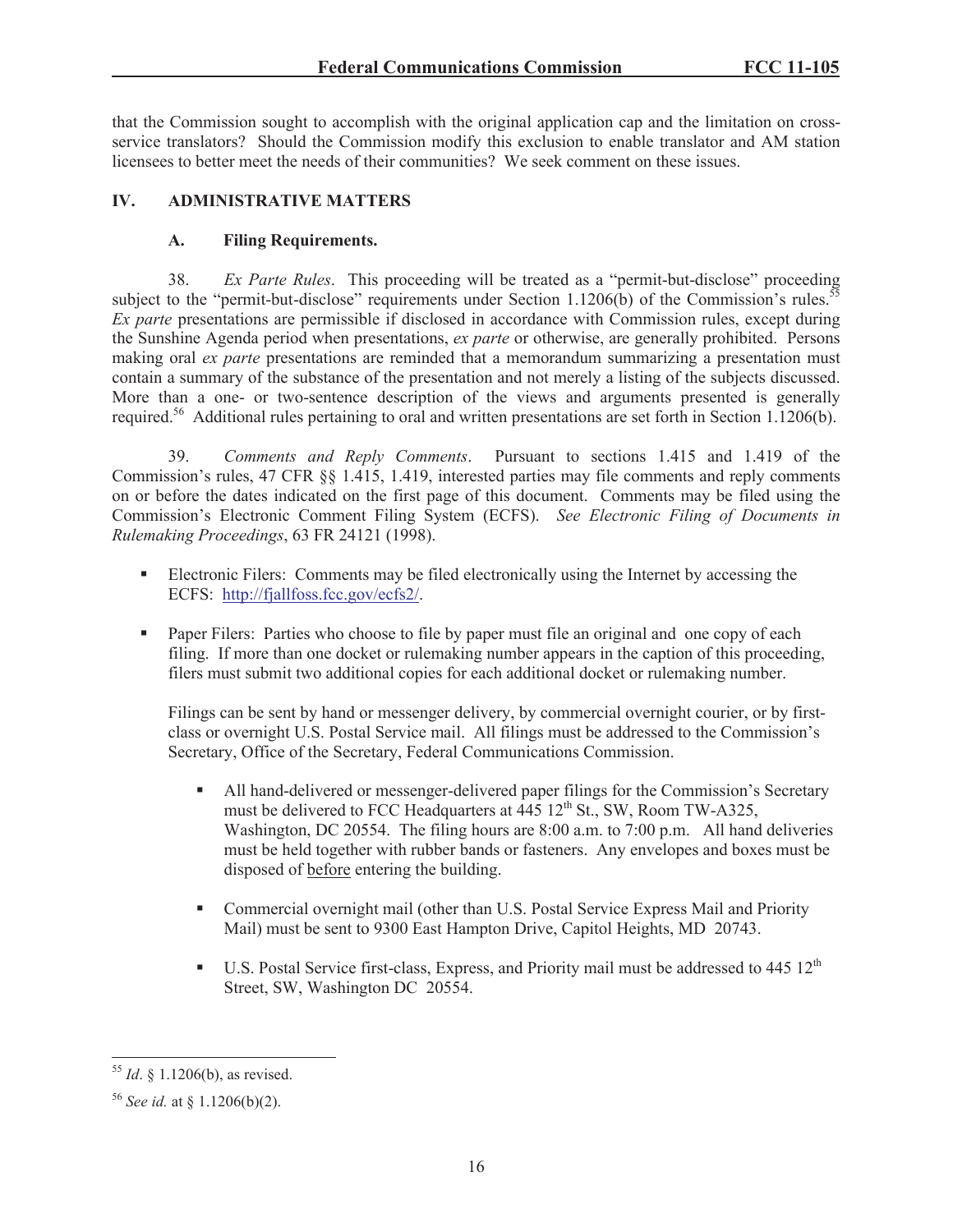People with Disabilities: To request materials in accessible formats for people with disabilities (braille, large print, electronic files, audio format), send an e-mail to fcc504@fcc.gov or call the Consumer  $\&$ Governmental Affairs Bureau at 202-418-0530 (voice), 202-418-0432 (tty).

# **B. Initial Regulatory Flexibility Analysis.**

40. The Regulatory Flexibility Act of 1980, as amended ("RFA"), requires that a regulatory flexibility analysis be prepared for notice and comment rule making proceedings, unless the agency certifies that "the rule will not, if promulgated, have a significant economic impact on a substantial number of small entities." The RFA generally defines the term "small entity" as having the same meaning as the terms "small business," "small organization," and "small governmental jurisdiction." In addition, the term "small business" has the same meaning as the term "small business concern" under the Small Business Act. A "small business concern" is one which: (1) is independently owned and operated; (2) is not dominant in its field of operation; and (3) satisfies any additional criteria established by the Small Business Administration (SBA).

41. With respect to this Notice, an Initial Regulatory Flexibility Analysis ("IRFA") under the Regulatory Flexibility  $\text{Act}^{57}$  is contained in Appendix B. Written public comments are requested in the IFRA, and must be filed in accordance with the same filing deadlines as comments on the *Notice*, with a distinct heading designating them as responses to the IRFA. The Commission will send a copy of this *Notice*, including the IRFA, in a report to Congress pursuant to the Congressional Review Act. In addition, a copy of this *Notice* and the IRFA will be sent to the Chief Counsel for Advocacy of the SBA, and will be published in the *Federal Register*.

# **C. Paperwork Reduction Act Analysis.**

42. This document does not contain proposed information collection(s) subject to the Paperwork Reduction Act of 1995 (PRA), Public Law 104-13. In addition, therefore, it does not contain any new or modified information collection burden for small business concerns with fewer than 25 employees, pursuant to the Small Business Paperwork Relief Act of 2002, Public Law 107-198, *see* 44 U.S.C. 3506(c)(4).

# **V. ORDERING CLAUSES**

43. Accordingly, IT IS ORDERED, pursuant to the authority contained in Sections 1, 2, 4(i), 303, 307, and 309(j) of the Communications Act of 1934, 47 U.S.C §§ 151, 152, 154(i), 303, 307, and 309(j), that this *Notice of Proposed Rulemaking* IS ADOPTED.

44. IT IS FURTHER ORDERED that no application to modify the facilities of an authorized FM translator to move its transmitter site for the first time into a market with fewer LPFM channels available than the service floor for that market proposed herein, as set forth in Appendix A, shall be accepted for filing until the close of the upcoming LPFM filing window proposed for summer 2012.

<sup>57</sup> *See* 5 U.S.C. § 603.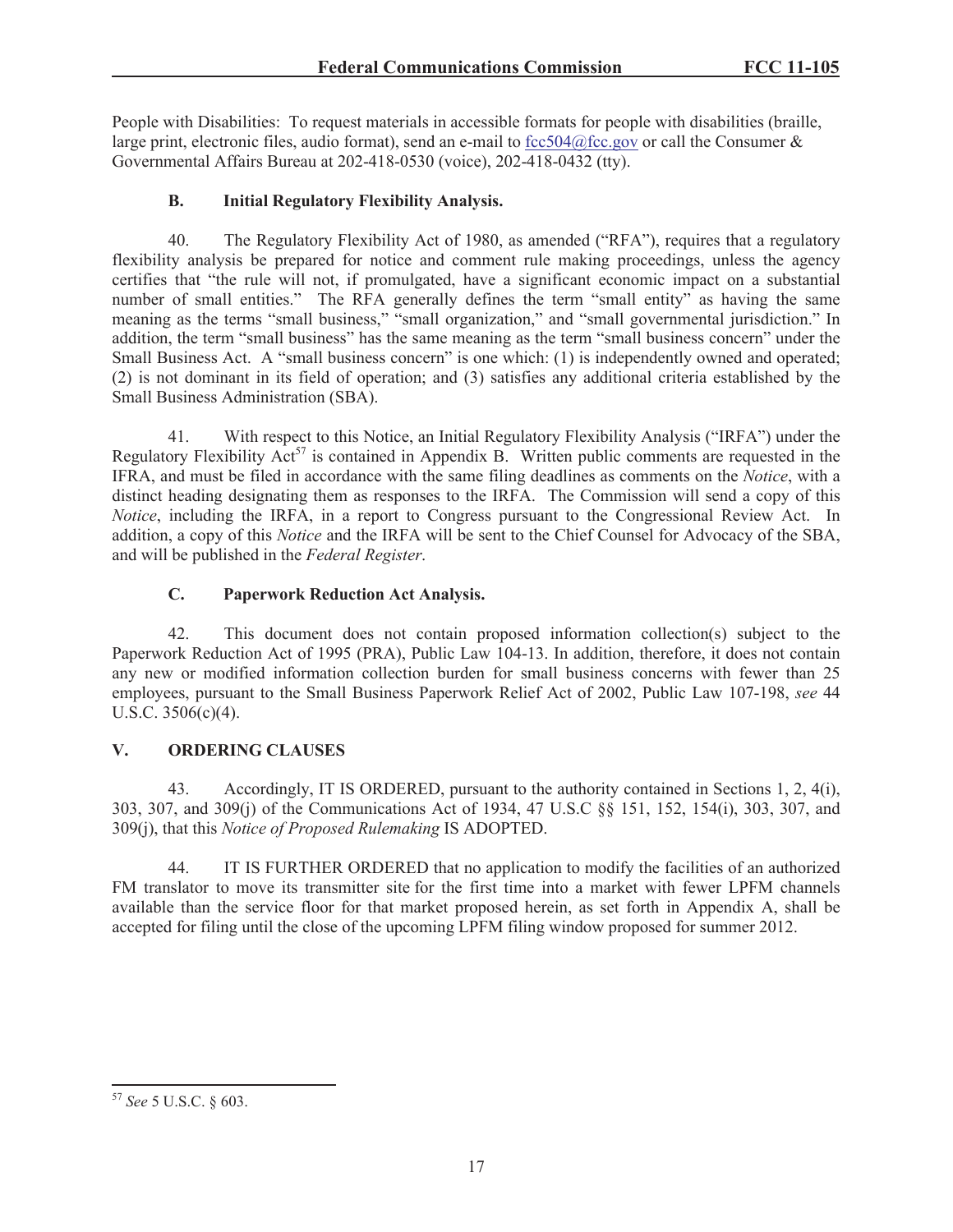45. IT IS FURTHER ORDERED that the Consumer and Governmental Affairs Bureau, Reference Information Center, SHALL SEND a copy of this *Notice of Proposed Rulemaking*, including the Initial Regulatory Flexibility Analysis, to the Chief Counsel for Advocacy of the Small Business Administration, and shall cause it to be published in the Federal Register.

## FEDERAL COMMUNICATIONS COMMISSION

Marlene H. Dortch Secretary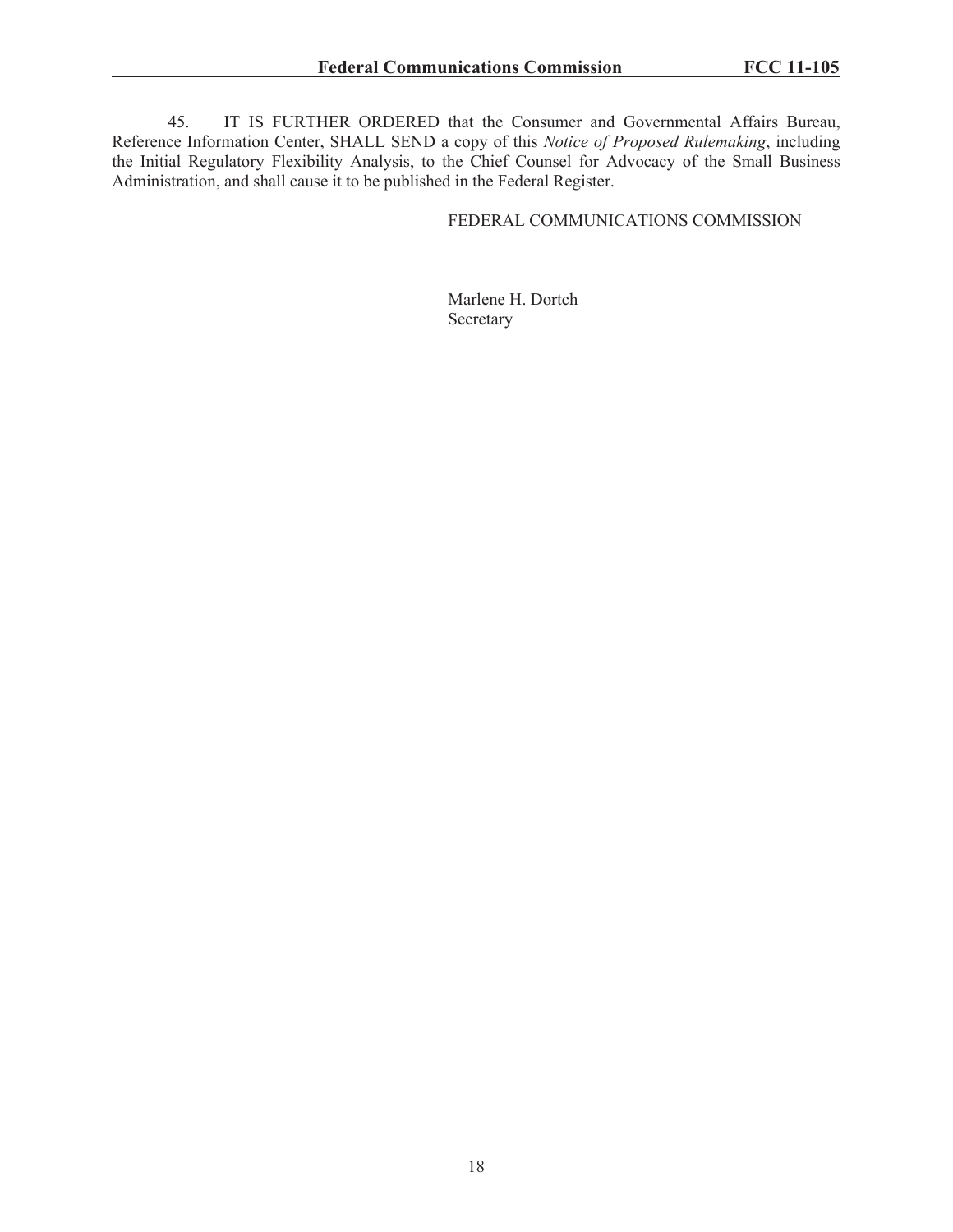## **APPENDIX A**

## LPFM Spectrum Availability Studies

In order to assess LPFM spectrum availability, the Bureau centered a thirty-minute latitude by thirtyminute longitude grid over the center-city coordinates of each listed market. Each grid consists of 931 points – 31 points running east/west by 31 points running north/south. Grid points are located at oneminute intervals of latitude and longitude. The Bureau analyzed each of the 100 FM channels (88.1 MHz – 107.9 MHz) at each grid point to determine whether any channels remain available for future LPFM stations at that location. Only channels that fully satisfy co-, first- and second adjacent channel LPFM spacing requirements to all authorizations and applications, including pending translator applications, are treated as available. The area encompassed by the grid is approximately 35 miles (north/south) by 26 miles (east/west). The grid is not intended to approximate radio market boundaries. Rather, this methodology is designed to identify "core" market locations that could serve significant populations. Coordinates located over major bodies of water were excluded. No attempt was made to otherwise ascertain site viability.

### **Detailed Column Information**

**Arb#/Rank -- Arbitron market ranking.** Data compiled from BIA/Kelsey – MEDIA Access Pro, Version 4.5, Fall 2010 database ("BIA Fall 2010")

**CF#/Rank -- Common Frequency Arbitron market ranking.** See September 27, 2010 Letter from Jeff Shaw, President, Common Frequency, Inc., Appendix A ("Common Frequency 2010 Study"). Data compiled from Appendix A of Common Frequency 2010 Study. This study uses an earlier Arbitron rating period. Column lists market rankings as they appear in this study. This market ranking data is relevant only for data listed in "**Pending/FX apps**" column.

**Fall 2010 Arbitron Rankings -- Arbitron market name.** Data compiled from BIA Fall 2010. **Total Licensed Stations/FM trans. – Number of licensed FM translator stations in market.** Data compiled from BIA Fall 2010.

**Total Licensed Stations/LPFM -- Number of licensed LPFM stations in market.** Data compiled from BIA Fall 2010.

**Total Licensed Stations/NCE FMs -- Number of licensed NCE FM stations in market.** Data compiled from BIA Fall 2010.

**LPFM Avail. in grid/Locations – Maximum number of LPFM licensing opportunities in a market on the identified available vacant channels.** In some cases, several LPFM stations in the same market could use the same channel while satisfying the minimum co-channel LPFM-LPFM distance separation requirements. This "Locations" number assumes an advantageous geographic distribution of LPFM transmitter site locations within the market and includes all vacant channels identified as available in the market. See above for methodology.

**LPFM Avail. in grid/Channel – Total number of LPFM channels available for licensing opportunities in a market.** This "Channel" total counts the number of unique channels that can be used for LPFM licensing within the grid. See above for methodology.

**LPFM Avail. In grid/Licensed – Total number of LPFM stations licensed in a market at locations within the grid.** In-market LPFM stations with transmitter sites located outside the grid are excluded from this total.

**Pending/FX apps – Total number of pending FM translator applications from the 2003 window.**  Data compiled from Common Frequency 2010 Study. Common Frequency included pending translator application from seven embedded markets in the respective parent market totals. An embedded market is a unique marketing area for the buying and selling of radio air time. It is contained, either in whole or part, within the boundaries of the larger, "parent," market. These embedded (parent) markets are: Middlesex-Somerset-Union (New York); Monmouth-Ocean (New York); Morristown, NJ (New York),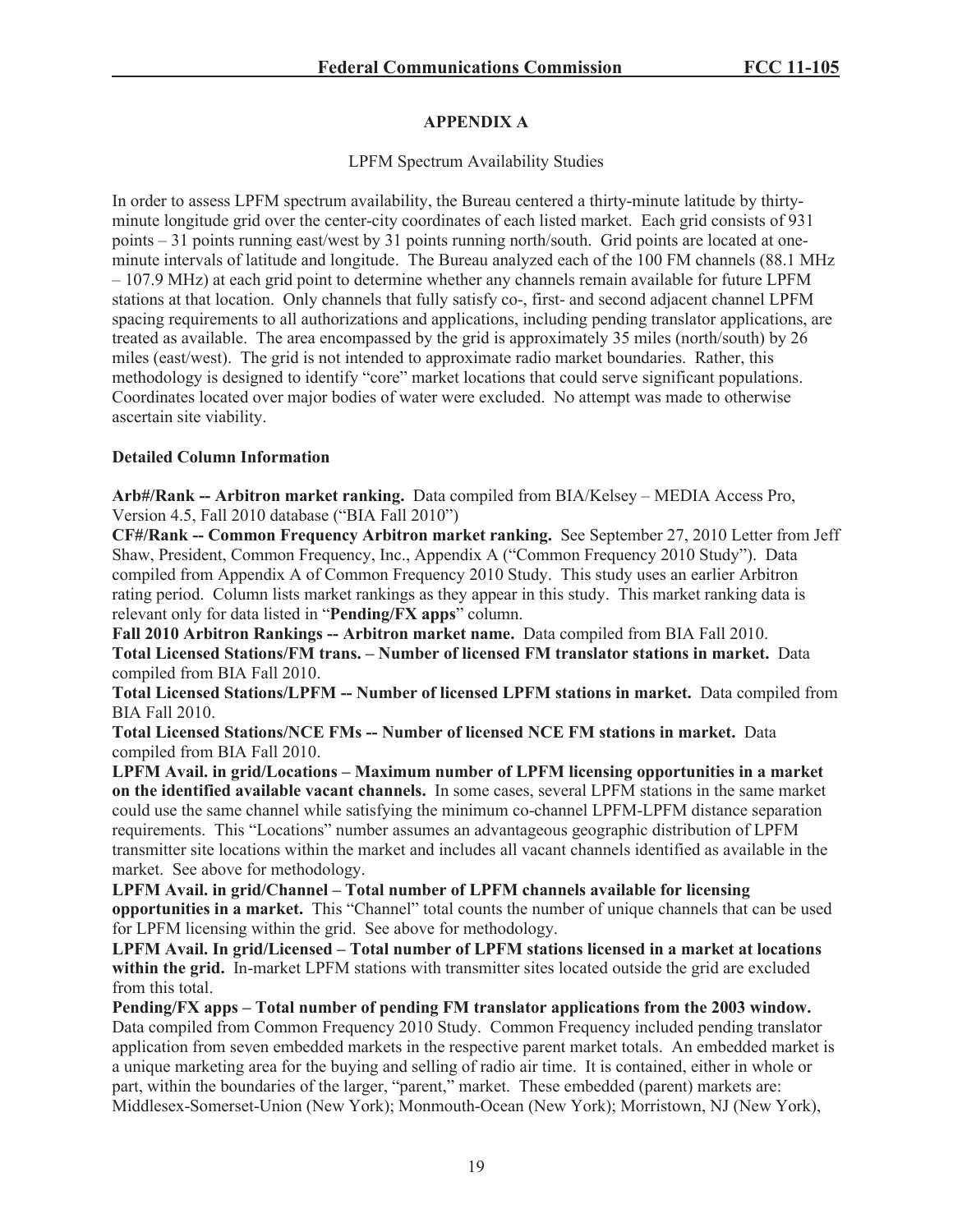Nassau-Suffolk (New York), San Jose, CA (San Francisco); Santa Rosa, CA (San Francisco) and Stamford-Norwalk, CT (New York).

**Result – "Dismiss all FX" denotes a market where the number of available LPFM channels and licensed LPFM stations within the grid is less than the proposed LPFM Channel Floor in the particular market. "Process all FX" denotes a market where the number of available LPFM channels and licensed LPFM stations within the grid is equal to or greater than the proposed LPFM Channel Floor in the particular market. "N/A" denotes a market with zero pending translator applications.** 

**(See Appendix A excel chart attached to this document).**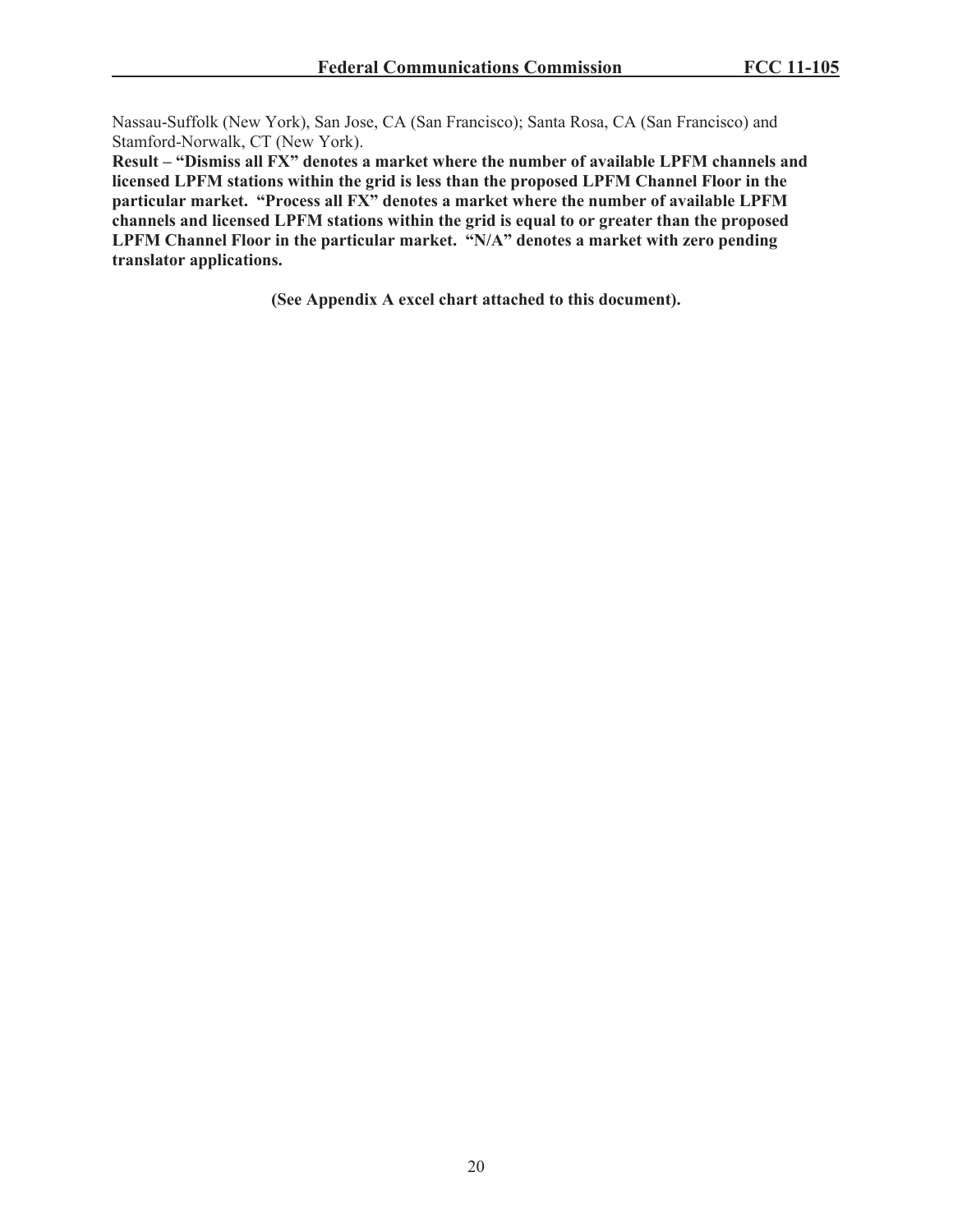## **APPENDIX B**

### Initial Regulatory Flexibility Analysis

1. As required by the Regulatory Flexibility Act of 1980, as amended ("RFA")<sup>58</sup> the Commission has prepared this Initial Regulatory Flexibility Analysis ("IRFA") of the possible significant economic impact on a substantial number of small entities by the policies and rules proposed in the *Notice of Proposed Rulemaking*. Written public comments are requested on this IRFA. Comments must be identified as responses to the IRFA and must be filed by the deadlines for comments on the *Notice of Proposed Rulemaking* ("*NPRM*") provided in paragraph 39. The Commission will send a copy of this entire *NPRM*, including this IRFA, to the Chief Counsel for Advocacy of the Small Business Administration ("SBA").<sup>59</sup> In addition, the *NPRM* and the IRFA (or summaries thereof) will be published in the Federal Register.<sup>60</sup>

2. **Need For, and Objectives of, the Proposed Rules.** This rulemaking proceeding is initiated to seek comment on how the enactment of Section 5 of the Local Community Radio Act of 2010 ("LCRA")<sup>61</sup> impacts the procedures previously adopted to process the approximately 6,500 applications which remain from the 2003 FM translator window. The Commission previously established a processing cap of ten pending short-form applications per applicant from FM translator Auction No. 83. The *NPRM* tentatively concludes that that this cap is inconsistent with the LCRA licensing criteria. The *NPRM* concludes that it is important that the translator processing policy to be adopted will ensure that there is sufficient spectrum to establish a robust, dynamic and permanent LPFM service in larger markets. It tentatively concludes that a market-specific, spectrum availability-based translator application dismissal policy most faithfully implements Section 5 of the LCRA. Specifically, the *NPRM* proposes to dismiss all pending applications for new FM translators in markets in which the number of available LPFM channels, as set forth in a Bureau study, are below these channel floors. The item notes that this approach would both ensure additional spectrum for LPFM stations in markets in which it is most limited while also ensuring the immediate licensing of translator stations in communities in which ample spectrum remains for both services, including many major markets.

3. The *NPRM* also seeks comment on whether the Commission should modify certain recently adopted FM translator service rule changes as a result of the enactment of the LCRA. Specifically, the NPRM seeks comment on the issue of whether cross-service translators should remain limited to those authorized as of May 1, 2009.

4. **Legal Basis.** The authority for this proposed rulemaking is contained in Sections 1, 2, 4(i), 303, 307, and 309(j) of the Communications Act of 1934, 47 U.S.C §§ 151, 152, 154(i), 303, 307, and 309(j).

5. **Description and Estimate of the Number of Small Entities to Which the Proposed Rules Will Apply.** The RFA directs the Commission to provide a description of and, where feasible, an estimate of the number of small entities that will be affected by the proposed rules.<sup>62</sup> The RFA generally

<sup>58</sup> *See* 5 U.S.C. § 603. The RFA, *see* 5 U.S.C. §§ 601-612, has been amended by the Small Business Regulatory Enforcement Fairness Act of 1996 (SBREFA), Pub. L. No. 104-121, Title II, 110 Stat. 857 (1996).

<sup>59</sup> *See* 5 U.S.C. § 603(a).

<sup>60</sup> *See id*. § 603(a).

<sup>61</sup> Pub. L. No. 111-371, 124 Stat. 4072.

 $62$  *Id.* § 603(b)(3).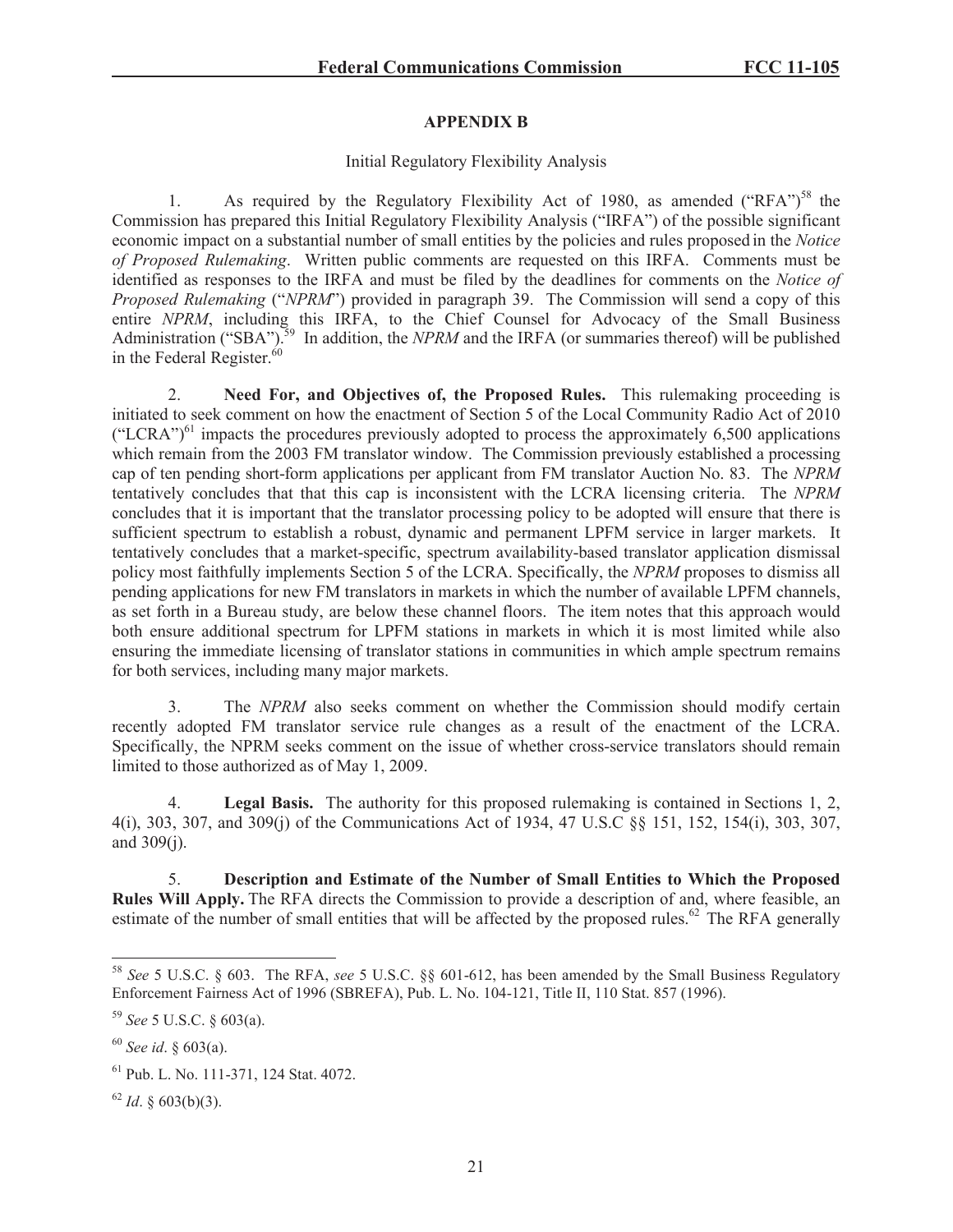defines the term "small entity" as encompassing the terms "small business," "small organization," and "small governmental entity."63 In addition, the term "small Business" has the same meaning as the term "small business concern" under the Small Business Act. $^{64}$  A small business concern is one which: (1) is independently owned and operated; (2) is not dominant in its field of operation; and (3) satisfies any additional criteria established by the Small Business Administration ("SBA").<sup>65</sup>

6. *Radio Broadcasting.* The proposed policies could apply to radio broadcast licensees, and potential licensees of radio service. The SBA defines a radio broadcast station as a small business if such station has no more than \$7 million in annual receipts.<sup>66</sup> Business concerns included in this industry are those primarily engaged in broadcasting aural programs by radio to the public. $67$  According to Commission staff review of the BIA Publications, Inc. Master Access Radio Analyzer Database on as of January 31, 2011, about 10,820 (97 percent) of 11,100 commercial radio stations) have revenues of \$7 million or less and thus qualify as small entities under the SBA definition. We note, however, that, in assessing whether a business concern qualifies as small under the above definition, business (control) affiliations<sup>68</sup> must be included. Our estimate, therefore, likely overstates the number of small entities that might be affected by our action, because the revenue figure on which it is based does not include or aggregate revenues from affiliated companies.

7. In addition, an element of the definition of "small business" is that the entity not be dominant in its field of operation. We are unable at this time to define or quantify the criteria that would establish whether a specific radio station is dominant in its field of operation. Accordingly, the estimate of small businesses to which rules may apply do not exclude any radio station from the definition of a small business on this basis and therefore may be over-inclusive to that extent. Also as noted, an additional element of the definition of "small business" is that the entity must be independently owned and operated. We note that it is difficult at times to assess these criteria in the context of media entities and our estimates of small businesses to which they apply may be over-inclusive to this extent.

8. *FM translator stations and low power FM stations.* The proposed policies could affect licensees of FM translator and booster stations and low power FM (LPFM) stations, as well as to potential licensees in these radio services. The same SBA definition that applies to radio broadcast licensees would apply to these stations. The SBA defines a radio broadcast station as a small business if such station has no more than \$7 million in annual receipts.<sup>69</sup> Given the nature of these services, we will presume that all of these licensees qualify as small entities under the SBA definition. Currently, there are approximately 6131 licensed FM translator stations and 860 licensed LPFM stations.<sup>70</sup> In addition, there are approximately 646 applicants with pending applications filed in the 2003 translator filing window. Given

<sup>66</sup> *See* 13 C.F.R. § 121.201, NAICS Code 515112.

 $^{67}$  *Id.* 

<sup>68</sup> "[Business concerns] are affiliates of each other when one concern controls or has the power to control the other or a third party or parties controls or has to power to control both." 13 C.F.R. § 121.103(a)(1).

<sup>69</sup> *See* 13 C.F.R. § 121.201, NAICS Code 515112.

<sup>70</sup> *See News Release*, "Broadcast Station Totals as of December 31, 2006" (rel. Jan. 26, 2007) (http://hraunfoss.fcc.gov/edocs\_public/attachmatch/DOC-269784A1.doc).

<sup>63</sup> *Id*. § 601(6).

 $^{64}$  *Id.* § 601(3) (incorporating by reference the definition of "small business concern" in the Small Business Act, 15 U.S.C.  $\S 632$ ). Pursuant to 5 U.S.C.  $\S 601(3)$ , the statutory definition of a small business applies "unless an agency, after consultation with the Office of Advocacy of the Small Business Administration and after opportunity for public comment, establishes one or more definitions of such term which are appropriate to the activities of the agency and publishes such definition(s) in the Federal Register."

<sup>65</sup> 15 U.S.C. § 632.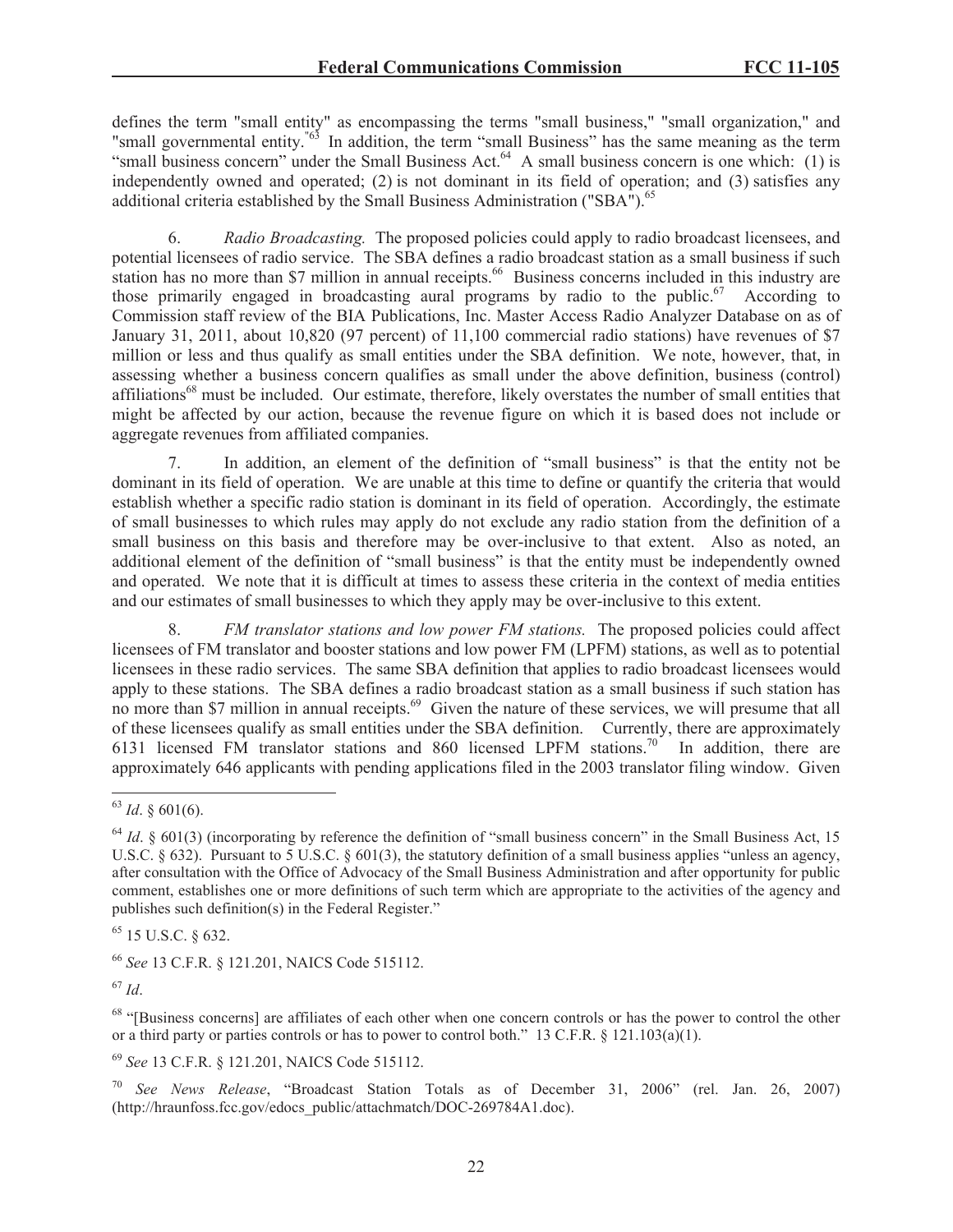the nature of these services, we will presume that all of these licensees and applicants qualify as small entities under the SBA definition.

9. **Description of Projected Reporting, Recordkeeping and Other Compliance Requirements.** The NPRM provides for no changes in the reporting, recordkeeping and other compliance requirements for FM translator or LPFM licensees or applicants.

10. **Steps Taken to Minimize Significant Impact on Small Entities, and Significant Alternatives Considered.** The RFA requires an agency to describe any significant alternatives that it has considered in reaching its proposed approach, which may include the following four alternatives (among others): (1) the establishment of differing compliance or reporting requirements or timetables that take into account the resources available to small entities; (2) the clarification, consolidation, or simplification of compliance or reporting requirements under the rule for small entities; (3) the use of performance, rather than design, standards; and (4) an exemption from coverage of the rule, or any part thereof, for small entities. $71$ 

11. The *NPRM* proposes to establish a market-specific, spectrum availability-based approach to the processing of remaining translator applications. As discussed in more detail below, alternatives considered included dismissal of all pending translator applications and the opening of a joint LPFM/translator window, or the deferral of translator application processing until the close of the next LPFM application filing window.

12. Joint Window. One option considered was to dismiss all pending FM translator applications from the 2003 window and make plans for a joint window for both LPFM and FM translator applications. In theory, such an option could advance the three Section 5 mandates. However, the *NPRM* concludes that there would be overwhelming practical and legal difficulties in attempting to implement such a novel licensing process. Specifically, the *NPRM* notes that an alternate method for selecting among "mixed" groups of competing NCE and commercial applications would need to be devised, and concludes that it would be extremely difficult to develop such a selection method that fits within Section 5's framework as to both services, and that any method chosen would likely be subject to extensive, timeconsuming challenges.

13. LPFM Priority. Another option considered was to defer consideration of all translator applications until after the next LPFM window. Only those translator applications in conflict with LPFM filings would ultimately be dismissed under this approach. The *NPRM* questions the lawfulness of this licensing procedure, and also concludes that this approach would necessarily delay further the processing of translator applications, filed in the 2003 window and now frozen for six years, until after the close of the next LPFM window. It further notes that this approach would increase the disparity between the number of LPFM and translator licenses in larger markets where spectrum exists for both services and where the number of pending translator applications is likely to substantially outnumber LPFM licensing opportunities.

 $71$  5 U.S.C. § 603(b).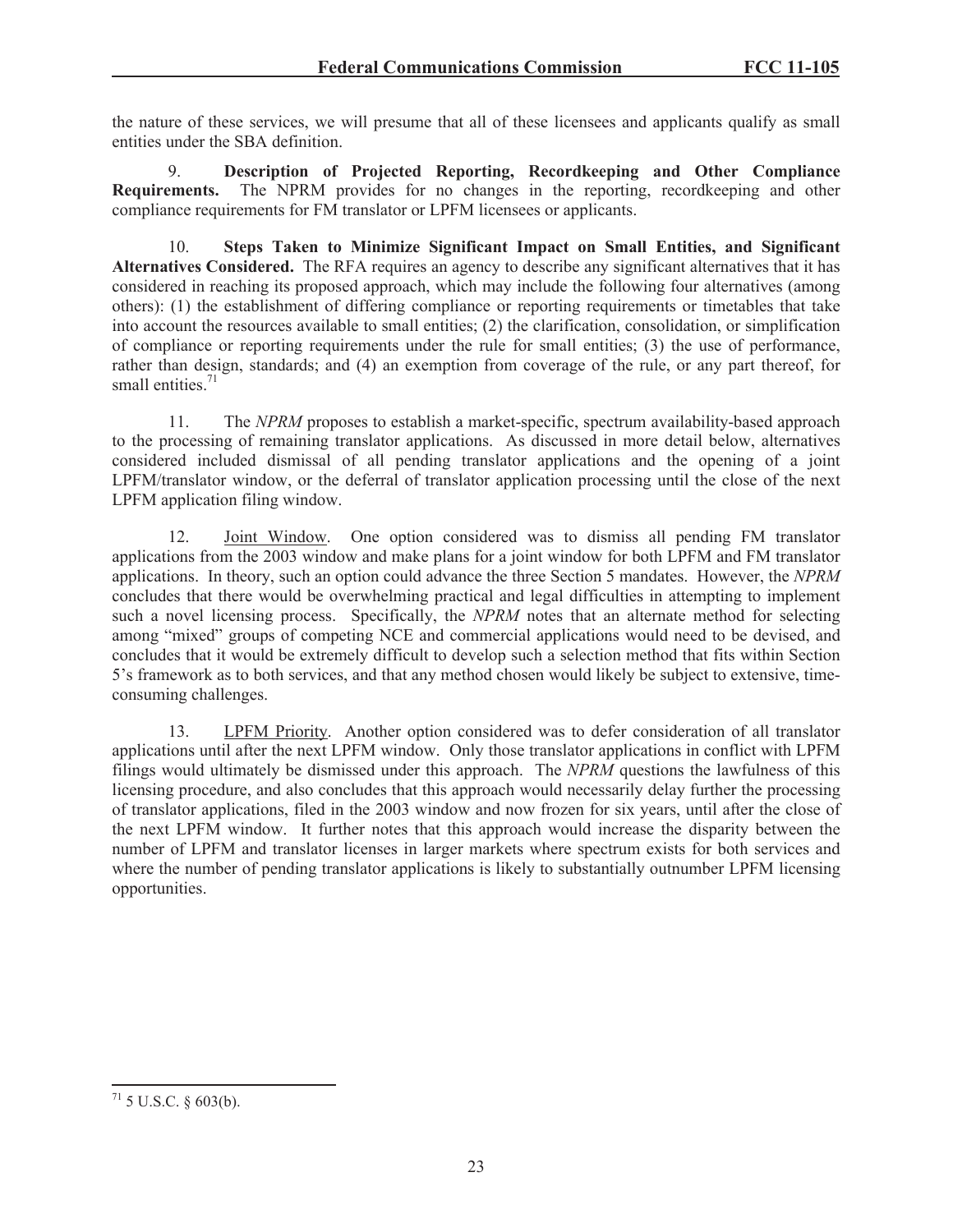14. We do not believe that either of these approaches would have offered any significant benefits to small entities than the proposed market-based processing policy. Moreover, as discussed above, the market-based approach ensures additional spectrum for LPFM stations in markets in which it is most limited while also ensuring the immediate licensing of translator stations in communities in which ample spectrum remains for both services, including many major markets. Both of these outcomes benefit small entities. However, we are open to comments that might propose alternatives to any of the approaches considered above.

15. **Federal Rules Which Duplicate, Overlap, or Conflict With, the Commission's Proposals.** None.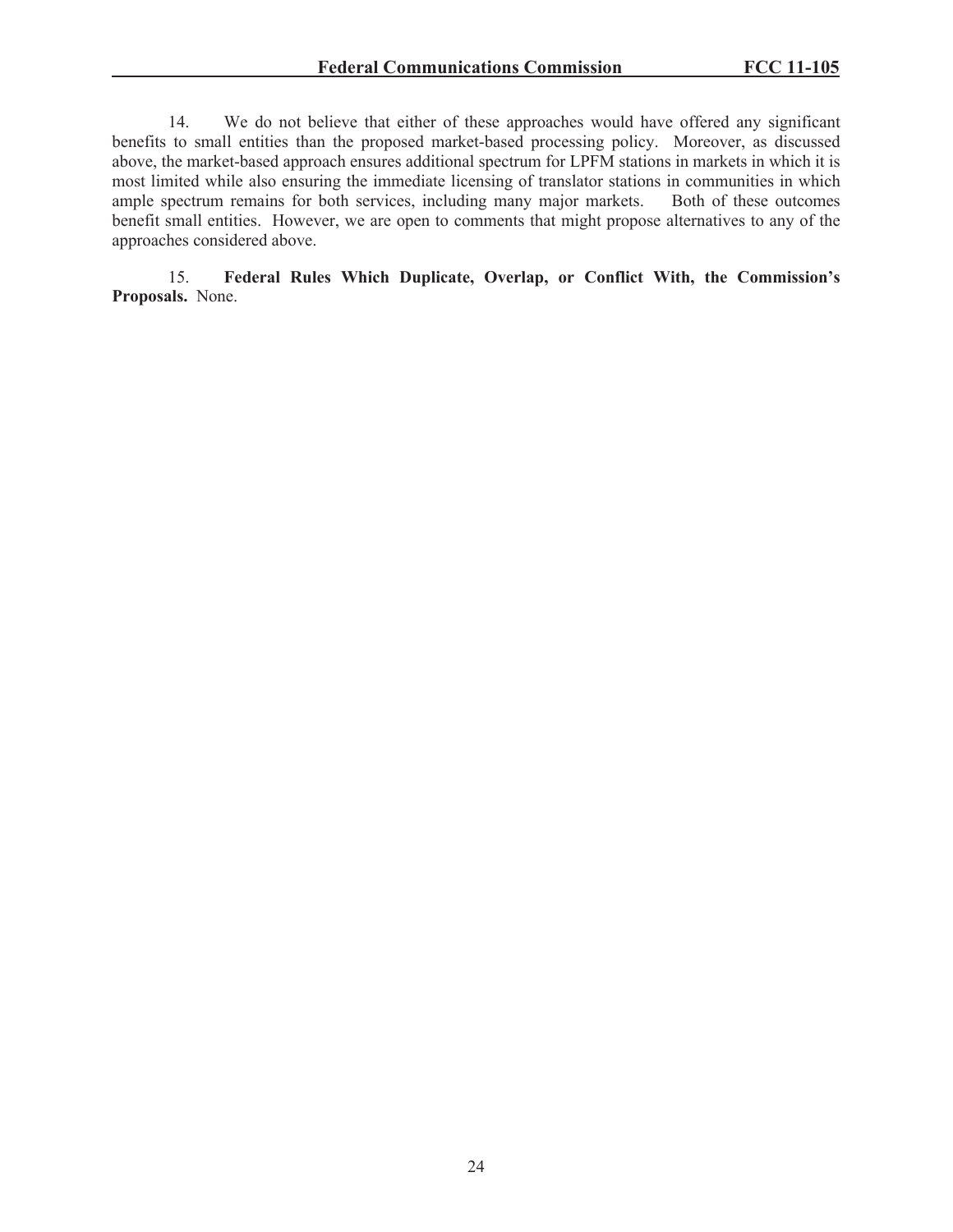### **STATEMENT OF CHAIRMAN JULIUS GENACHOWSKI**

### Re: *Creation of A Low Power Radio Service (MM Docket No. 99-25) and Amendment of Service and Eligibility rules for FM Broadcast Translator Stations (MB Docket No. 07-172)*

Today, we act to break a spectrum logjam, clearing the way for development of a more robust local community radio service and processing of thousands of pending FM translator applications. This is a win for communities across the nation. It is another step forward on our spectrum agenda. It promotes efficient use of spectrum, an increasingly vital public resource. And it provides new benefits to consumers everywhere.

Proponents of the LPFM and translator services have long vied for space on the crowded radio dial. Several months ago, Congress passed the Local Community Radio Act (LCRA), and I would like to acknowledge the members of Congress who worked hard on this important legislation, including the legislation's sponsors Representatives Mike Doyle and Lee Terry, as well as Senators Cantwell and McCain. I was pleased that the Commission served as a resource to Congress during consideration of the law, and I'm pleased that today the Commission takes important steps toward implementing the law.

In 2007, we imposed a 10-application limit on FM translator applicants in order to preserve licensing opportunities for LPFM. Today's *Further Notice* takes a fresh look at the ten-application limit in light of the LCRA and tentatively concludes that it is not consistent with the new law's directives. Based on a detailed engineering analysis of the top 150 radio markets, we've crafted a locally tailored, market-based processing proposal that will yield benefits for both translator and LPFM service: it will allow the licensing of many more translators than under the previous approach, while at the same time doing a better job of preserving opportunities for LPFM in spectrum-limited markets.

The biggest winner will be the American public – in both urban and rural areas. Radio continues to provide a very valuable service. Indeed, notwithstanding the growth of the Internet and other platforms, broadcast over-the-air radio listening has been increasing, with 93% of Americans 12 and older tuning in to radio each week.

The recently released Information Needs of Communities report stressed the importance of local voices and local news. It noted that the LPFM service was specifically created to provide new voices on the airwaves and allow local groups, including schools, churches, and other community-based organizations, to provide programming responsive to local community needs and interests. And LPFM has done just that. LPFM stations have done a strong job reaching underserved communities such as non-English speakers, seniors, and migrant workers, providing news and information regarding local issues and civic affairs, and serving as emergency responders.

By expanding LPFM opportunities, voices of many more new entrants and independent programmers will be heard on the radio and they will reach more communities, all over the country, in both rural and urban areas.

This will strengthen both our democracy and our economy. It will advance traditional goals of localism and diversity in this important medium that reaches almost all Americans, and create new opportunities for business and job creation.

We are also proposing to immediately restart the licensing of FM translator stations in most smaller markets and rural areas to meet the needs of communities that have been waiting too long for these stations. And after we implement other provisions of the LCRA, I am hopeful that we will be able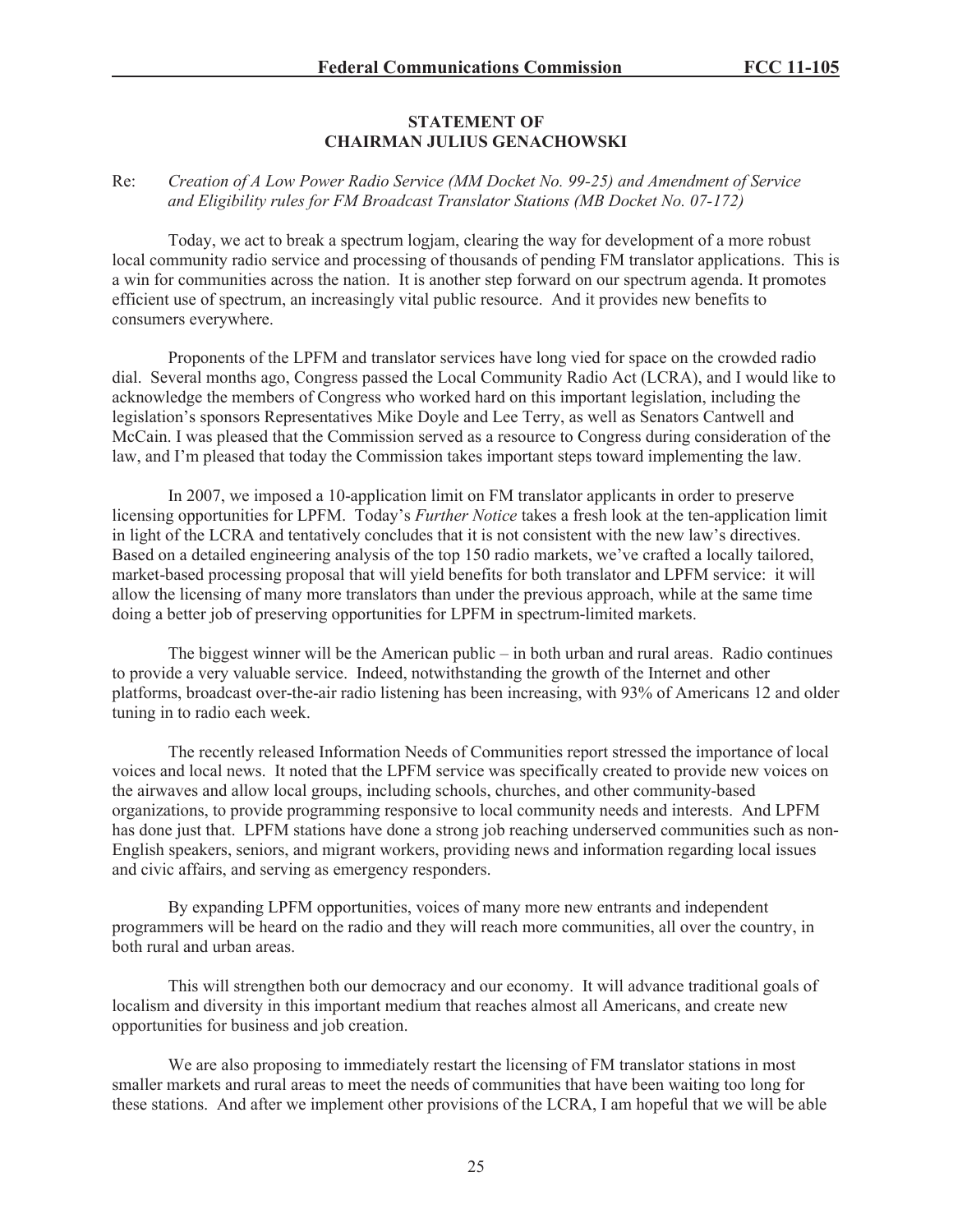to open an LPFM-only window in the coming year. We have our work cut out for us, but this is important and we are moving forward.

Finally, I am pleased that the *Third Further Notice* seeks comment on expanding opportunities to use FM translator stations to rebroadcast AM stations. Our initial 2009 action, a deregulatory initiative which permitted cross-service rebroadcasts for the first time, has been an unqualified success. Nearly 500 AM stations now use translators to provide expanded nighttime service to their communities. In many cases, the added translator service has transformed marginal AM stations into competitive full-time media outlets that now provide expanded coverage of local news and events. Promoting these arrangements is consistent with our policy to make the most intensive use of valuable spectrum resources and to boost investment and job creation in local communities, and is yet another win for the American public.

I thank the Media Bureau, especially Peter Doyle, and my Senior Counsel and Legal Advisor Sherrese Smith for their excellent work on this item.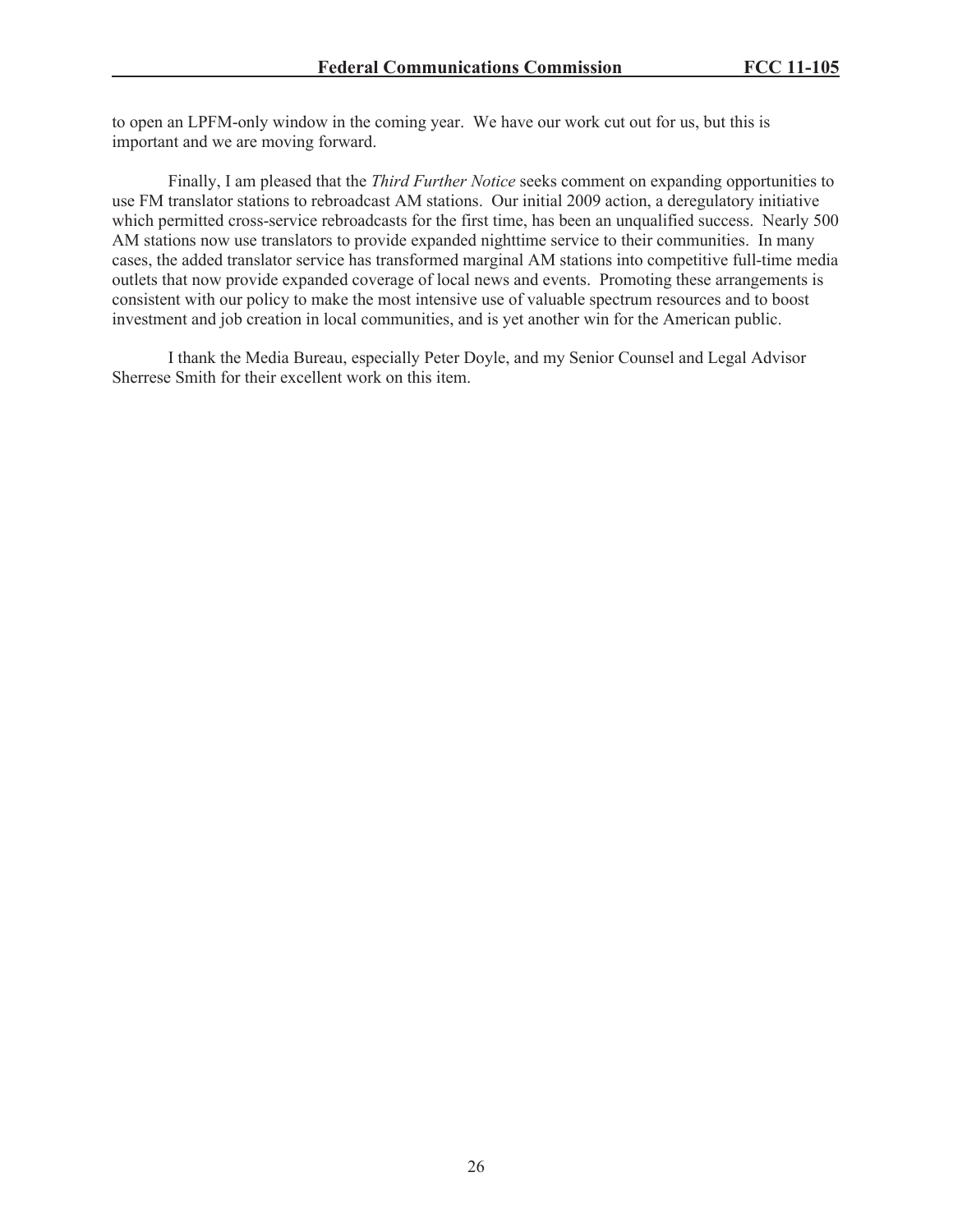#### **STATEMENT OF COMMISSIONER MICHAEL J. COPPS**

### Re: *Creation of A Low Power Radio Service (MM Docket No. 99-25) and Amendment of Service and Eligibility rules for FM Broadcast Translator Stations (MB Docket No. 07-172)*

"Low Power to the People." That's been the dream of a lot of us for a long, long time. Today the dream moves an important step closer to reality. A year ago the chances of this happening looked rather bleak, but thanks to the incredible efforts of Representatives Mike Doyle and Lee Terry and Senators Maria Cantwell and John McCain, the committee leadership of the House and Senate, and many others, Congress passed and the President signed into law the Local Community Radio Act. Behind all their effort was the great and even heroic work of Prometheus, the Future of Music Coalition and many other public interest groups whose inspiration and energy overcame numerous obstacles along the way. Theirs was a lesson in what vision and perseverance combined can achieve. Thanks to the Local Community Radio Act, more than 160 million people unserved and underserved by local Low-Power FM radio will be able to reap its benefits—truly local broadcasting operated by truly diverse station operators. Now the duty falls on us to ensure this wonderful new opportunity for people's radio on the people's airwaves.

Digressing but a few seconds, I think the Third Circuit Court's decision last week on media ownership rules underscored that it's not just everyday citizens and public interest advocates who expect real diversity in their media outlets—the statute and the courts expect it, too. Its decision addressed headon the limited attention and lackluster action previous FCCs demonstrated in confronting the dearth of minority-owned and female-owned broadcast stations in this country. In this day of so much media consolidation, of mind-numbing program homogenization and dumbing-us-down news, new voices are critically important if we are really serious about sustaining America's civic dialogue and citizen engagement. Consider the stats: Between 1996 and 2007 the number of commercial radio station owners in our country declined by almost 40%, and the largest two commercial companies in our markets currently have, on average, 74% of the total radio advertising revenue. So much for localism, diversity and competition. Quite a few full-power broadcasters have struggled to resist the trend, but it's tougher every day for them to sustain their values in markets—a media market and a financial market—where the bottom line so often trumps the common good. Something more is needed, and a significant part of that "something else" could just be Low Power FM radio.

I am pleased the item before us handles the implementation of the Local Community Radio Act in a measured and generally balanced manner. It gives long-delayed life to Low Power while recognizing the importance of translators. Translators serve an important function in reaching underserved communities and in providing greater reach to valuable programming—I think we would all agree on that. Currently in the top 50 markets there are 607 licensed FM translators fulfilling this function. In those same markets there are just 86 licensed LPFMs. I believe—and this item proposes—that the time is now to add more independent Low Power voices to the airwaves. And LPFMs should not be relegated to low-density markets where radio spectrum is in lower demand—they should serve their listeners wherever we can find room. The opportunity we have before us now for new stations to reach deep into their diverse communities of service with targeted news, information, music and other cultural offerings is precious and we need to seize the day.

I am supportive of the market-by-market approach put forward in the Further Notice. This approach is crafted on the proposition that Low Power should be available in every possible market specifically including spectrum-limited markets—while permitting translator applicants to pursue more licenses once Low Power FM has a shot at gaining a toe-hold. There is nothing in today's action that precludes translator applicants from pursuing licenses in the future even in those markets where pending applications may be dismissed. Today's action simply clears the path forward to a new LPFM window, a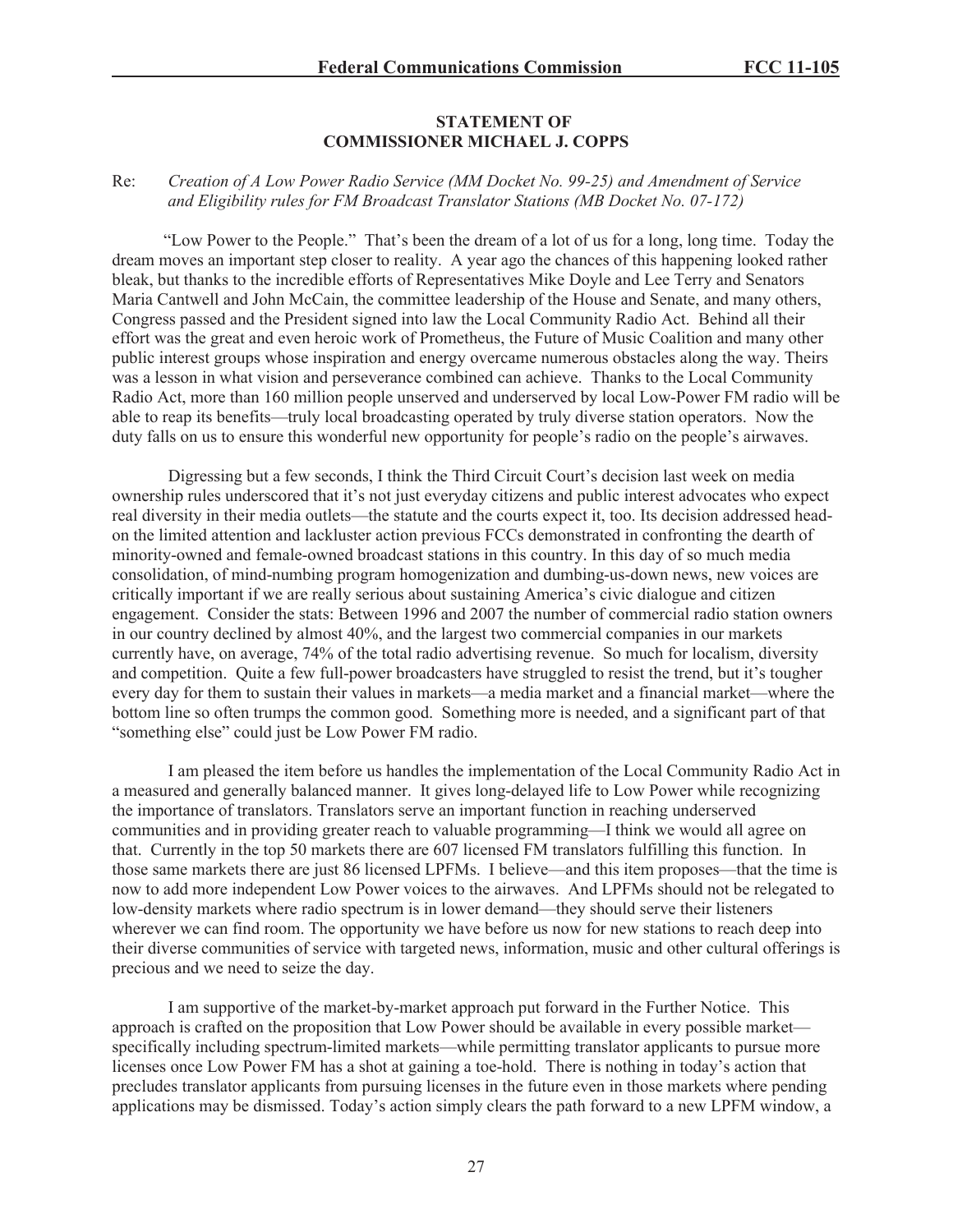window that may be the last substantive opportunity for LPFMs to obtain licenses. I would also note that the less stringent licensing standards applicable to translators will allow for pending applicants to have many licensing opportunities in the future.

This tiered approach takes a realistic and I believe acceptable view of spectrum availability and community needs. While reaching the numerical channel floors proposed in this item may not be totally attainable in all major metropolitan areas, today's action is a crucial step towards creating at least some LPFM opportunities in large, diverse and spectrum-crowded communities.

But make no mistake: a lot of hard work remains to be done to create a vibrant LPFM marketplace. There are a number of accompanying steps the Commission must take to breathe real life into LPFM. The most pressing is promptly to open a new LPFM window so potential licensees can get about the job of putting together plans and financing. In this regard, I hope that when the auction window opens, we will have put in place some effective incentives so that women- and minority-owned businesses can take shape in the Low Power world. Additionally, the Commission will need to address the issues of second-adjacent waivers and of permitting LPFM stations to use a more flexible contour-based approach for locating available channels.

Put in a larger context, the benefits of Low Power FMs—local coverage, viewpoint diversity, minority- and female-ownership, and strengthened civic engagement—are also the qualities we want to have across the entire broadcast landscape. We license the public airways in the public interest and, as the licensor of America's limited spectrum, the FCC must remain constantly vigilant to ensure all broadcasters are serving the core public interest goals of localism, competition and diversity.

I want to thank the Chairman for bringing this item to us and I hope we will continue to push fullsteam ahead with a fulsome record gathered by a wide diversity of stakeholders. Special thanks are due to Peter Doyle and Jim Bradshaw, and others in the Media Bureau, who have spent an inordinate amount of time poring over the data and identifying the best path forward. I also want to thank my Media Advisor Josh Cinelli for really wading into this issue and working for its enhancement every step of the way.

Low power radio is truly radio of the people, by the people, and for the people. And given the dedication of the grassroots effort for the last ten years I have, as the majority of my Low Power friends have, the hula-hoop to prove it. So I end where I began—"Low Power to the People." Please note, however, that I remain an ardent enthusiast for "Full Power to the People," too.

Thank you.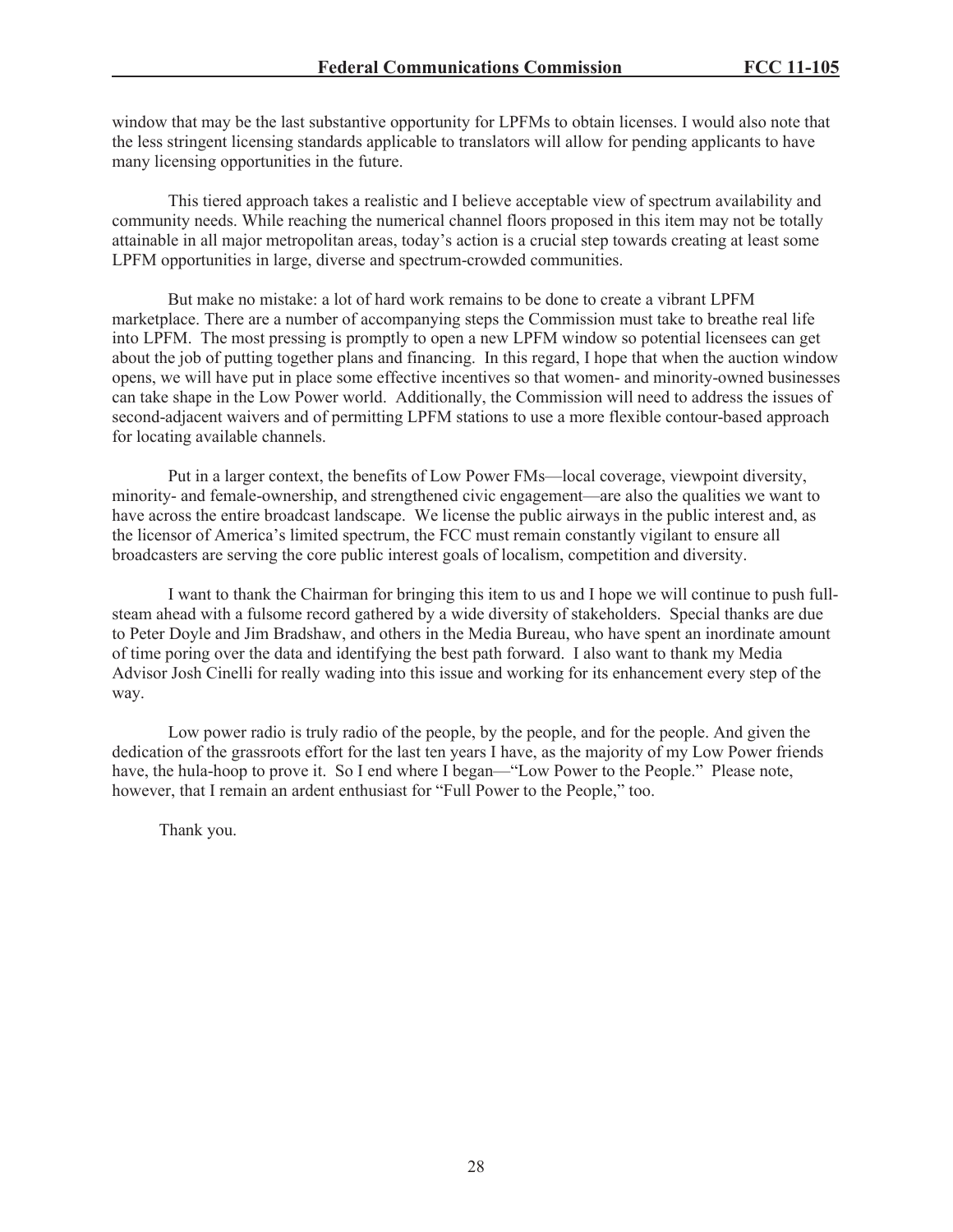## **STATEMENT OF COMMISSIONER ROBERT M. McDOWELL**

### Re: *Creation of A Low Power Radio Service (MM Docket No. 99-25) and Amendment of Service and Eligibility rules for FM Broadcast Translator Stations (MB Docket No. 07-172)*

I am pleased to support today's *Third Further Notice of Proposed Rule Making* ("Notice") in which we take the first step to implement the Local Community Radio Act of 2010. Congress has required us to ensure that both LPFM stations and FM translators have ample licensing opportunities. Reconciling the apparent tensions between LPFM and FM translator license applicants has not always been easy or handled with alacrity. With this in mind, we undertake a review of our LPFM and FM translator licensing procedures and seek comment on processes to resolve FM translator applications that have been pending before the Commission since 2003.

I am delighted that we are reconsidering the policy of limiting each applicant to only ten pending FM translator applications. I dissented against this cap in the *Third Report and Order* in 2007 stating that it could increase the risk of harmful interference to services provided by FM translators in many unserved areas. With the benefit of experience and hindsight, we now tentatively conclude that this proposal was also unworkable in other respects. In advancing a replacement licensing methodology, we improve upon our previous ten application restriction by seeking comment on a market-specific approach for processing the approximately 6,500 FM translator applications that remain pending.

Likewise, I am pleased that we seek comment on expanding the use of FM translators to rebroadcast AM station signals. As the Notice recognizes, this expansion would allow AM licensees to better serve their communities by allowing stations to reach consumers at night. Ironically, often AM stations serve similar audiences as LPFM stations.

I look forward to reviewing the record that develops in this proceeding and engaging with interested parties and my colleagues to implement Congress's directive. I thank the Chairman for his willingness incorporate many edits and the hard working professionals of the Media Bureau for their thoughtful work on a matter with a long, complicated history.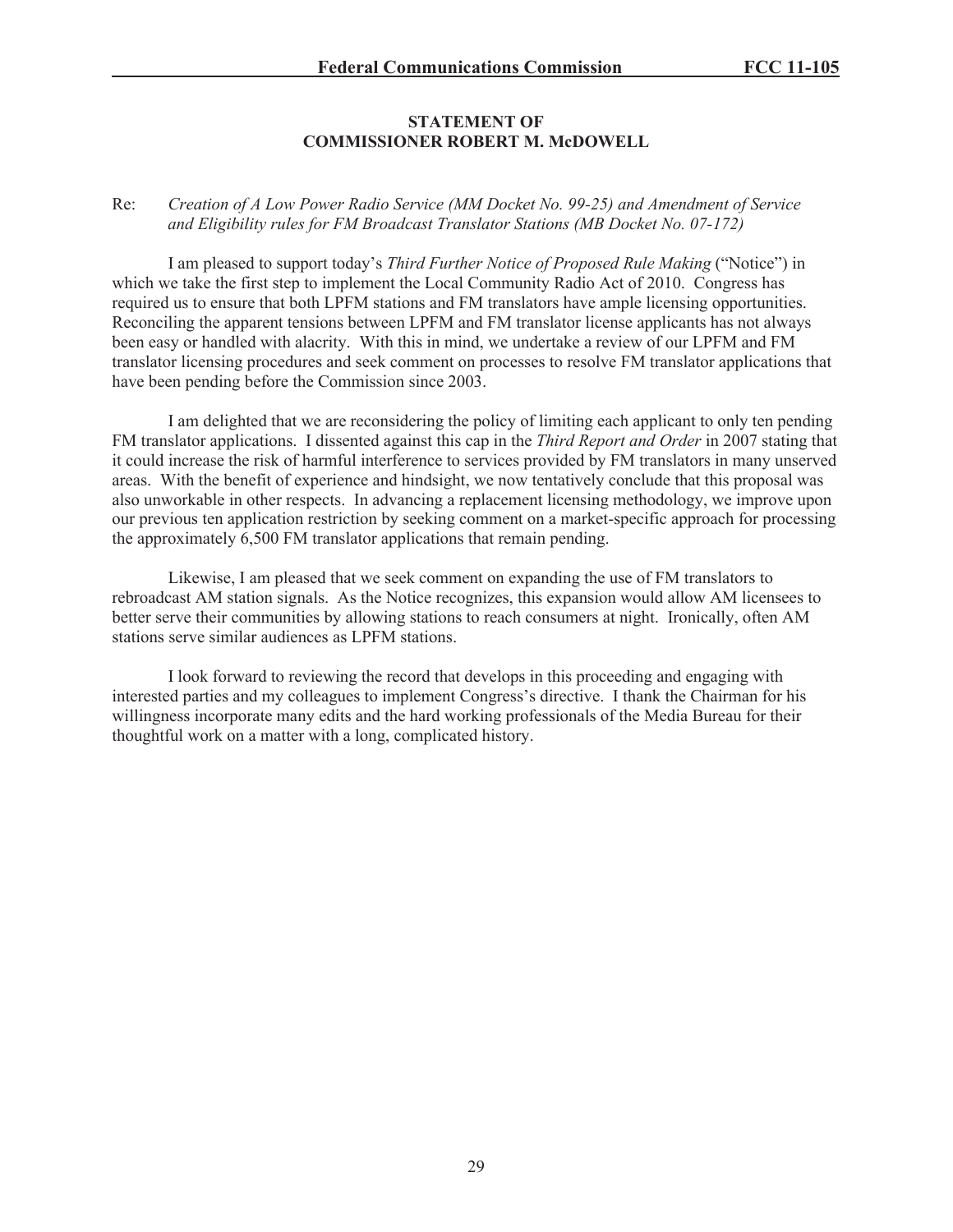#### **STATEMENT OF COMMISSIONER MIGNON L. CLYBURN**

### Re: *Creation of A Low Power Radio Service (MM Docket No. 99-25) and Amendment of Service and Eligibility rules for FM Broadcast Translator Stations (MB Docket No. 07-172)*

Usually, when the FCC issues an Order or Notice, all we see is…paper. And more paper…and more paper. Occasionally, we'll witness gradual changes to an industry or in a business practice, but too often, the impact just isn't that obvious to the general public.

But through our actions today, we inch closer to the moment when new and diverse voices will find their way to the ears of radio listeners yearning for local insights and fresh flavor that has been held at bay for far too long. The East Coast's I-95 corridor is peppered with some of our nation's greatest and most ethnically diverse cities – Boston, New York, Baltimore, DC. But if you turn on your radio as you drive through those areas, for the most part, you'll hear standard, big city news and programming. There's nothing wrong with that, I suppose, but there is so much more out there yearning to be heard, and this notice provides a means for that to happen.

The advocates for Low Power FM radio have come a long way, have fought many battles, and today is the first step of their victory lap.

Perhaps we'll see a station pop up that will cater to the proud residents of DC's Anacostia. Or maybe there will be new voices on the air entertaining and informing the workers in and around the vicinity of a large manufacturing plant. Already we see amazing rural stations run by farm workers, schools, and churches in rural Florida, Oregon, and the Carolinas and we've heard of interest from the Chicago public school system, from workers in Baltimore, and from music groups in San Antonio. In New Orleans, local groups want to rebuild their city and connect with their neighbors, and in Miami, health educators in the Haitian community want another outlet to serve their city. This medium could provide the means for those goals to be realized.

Some may ask if this is really so important given all of the entertainment options and technology platforms we have today at our disposal. I say yes. The radio station that helped in my development and allowed for public engagement on the air is no longer broadcasting in Charleston, SC. The disappearance of smooth R&B sounds in Pittsburgh upset many listeners, including Congressman Mike Doyle, who can't hear his favorite Earth, Wind and Fire songs from his car radio anymore. Radio is local. It's an important source of news, information and entertainment in our communities, and its role and impact are partly the cause for why we're discussing this item today.

The Local Community Radio Act of 2010, or "LCRA", has sent a clear message that Congress wants more local radio, and we are excited and anxious to open the dial for new stations. In relaxing the station frequency spacing requirements, Congress has declared that more licenses should be made available for stations that serve the local needs of their community, and current statistics support this.

Every week, radio reaches 93 percent of everyone in America over the age of 12. Further, the more than 200 million radio listeners spend on average 15 hours per week listening to the radio. In an era of media consolidation, too many local voices and musicians have gone silent in favor of national programming and top 50 hits. Local afternoon drive radio shows that were broadcast from around the corner have been replaced with syndicated programming originating from another State. Moreover, about a third of the 13,000 commercial stations are owned by half a dozen corporations.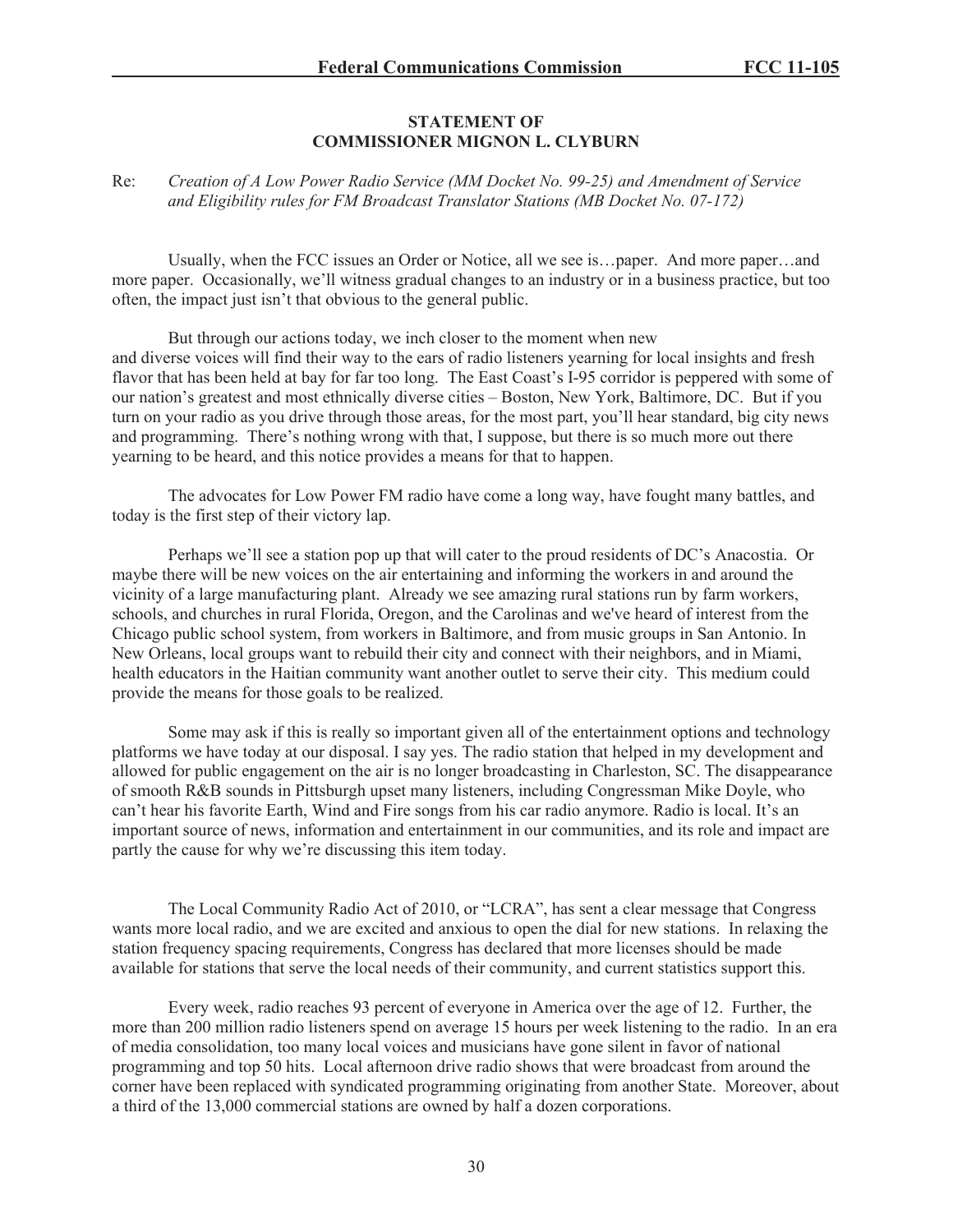Today, we start the countdown on the return of local voices to the radio waves, as low power radio stations will finally be given space to broadcast in large urban markets. As a former publisher of a local newspaper, I can testify that a robust diversity of voices and attention to local community issues is the basis for a strong democracy.

We plan on initiating the licensing of new stations as early as next summer, and while we would like to act as quickly as possible to get local voices on the air, we want to take the time to do it correctly. I want to encourage the radio community to stay vocal and submit comments on the best way to implement the directives of the LCRA and make sure Low Power FM stations are given the best opportunity to get up and running. We won't address all of the issues during this round, such as station frequency spacing waivers or the economic effect of LPFM stations on the Full Power Station market, but we will lay the foundation for a solid policy that meets the local needs of communities spread across the entire country.

The first issues we must face are the effectiveness of the previous policies implemented during the 2001 FM translator license registration window. We have approximately 6,500 applications pending, and we must establish efficient policies that address the translator applications while saving space for the licensing of new LPFM stations. Going forward, we must strike a balance between the licensing of these two valuable services and assure that the local communities are served. As a wise man once said, "the translator and LPFM communities will be forever locked in an embrace". Determining the criteria for this balance has never been an easy task, but we encourage the communications community to speak out and let us know what policy will best serve your needs.

Based on a recent study by our media bureau, it appears that our previous processing policy that placed a 10-cap limit on applications, will not be an effective means for saving space for future LPFM stations. In 13 of the top 30 radio markets, if we were to process all the pending translator applications, we would effectively push any LPFM radio station opportunities off the dial. The LCRA directives are clear that we can no longer exclude LPFMs from the limited spectrum, and we have some tough decisions upcoming on the best way to handle previous translator applications in relation to future LPFM opportunities. I encourage the communications community to submit comments on current availability of spectrum for LPFM opportunities and alternate policies that will ensure that future LPFM station licenses will be available in spectrum-congested markets.

LPFM stations serve a particularly important role in local media and democracy, and the FCC is interested in hearing local voices speak out on the options for an effective licensing strategy. We need to ensure that LPFM stations have every opportunity to succeed.

We are currently fine tuning a spectrum-availability, market-based policy for balancing the demand for LPFM station licenses and Translator Licenses. We welcome the communications community to participate in this exercise to assure that the spectrum is properly divided in a manner that fosters a robust LPFM service.

In smaller markets, where there is ample spectrum available for LPFM stations, we can proceed forward with translator licensing. But in the larger markets, we will have to make some difficult decisions on the disposition of pending translator licenses in order to assure space for a balanced LPFM station market. With all this in mind, we must also deter the abusive acquisition of translator authorizations solely for the purpose of selling them. Companies that speculatively apply for licenses, do not have the best interests of our communities in mind, and neighborhoods around the nation are hungry for voices on the air that reflect the diversity of America and address their local issues. The needs of our communities must be firmly in our focus, as we work together to create a successful licensing system.